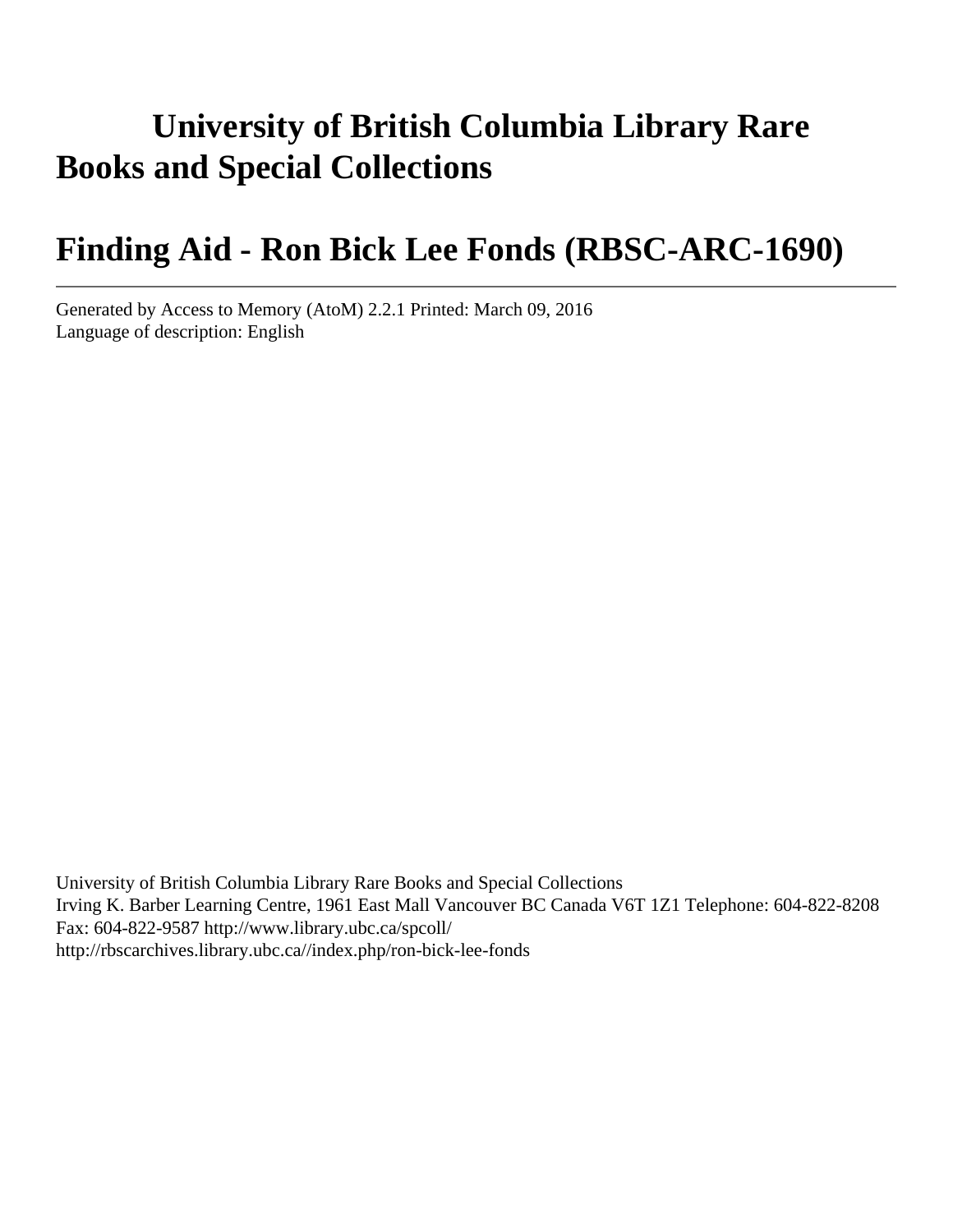## **Table of contents**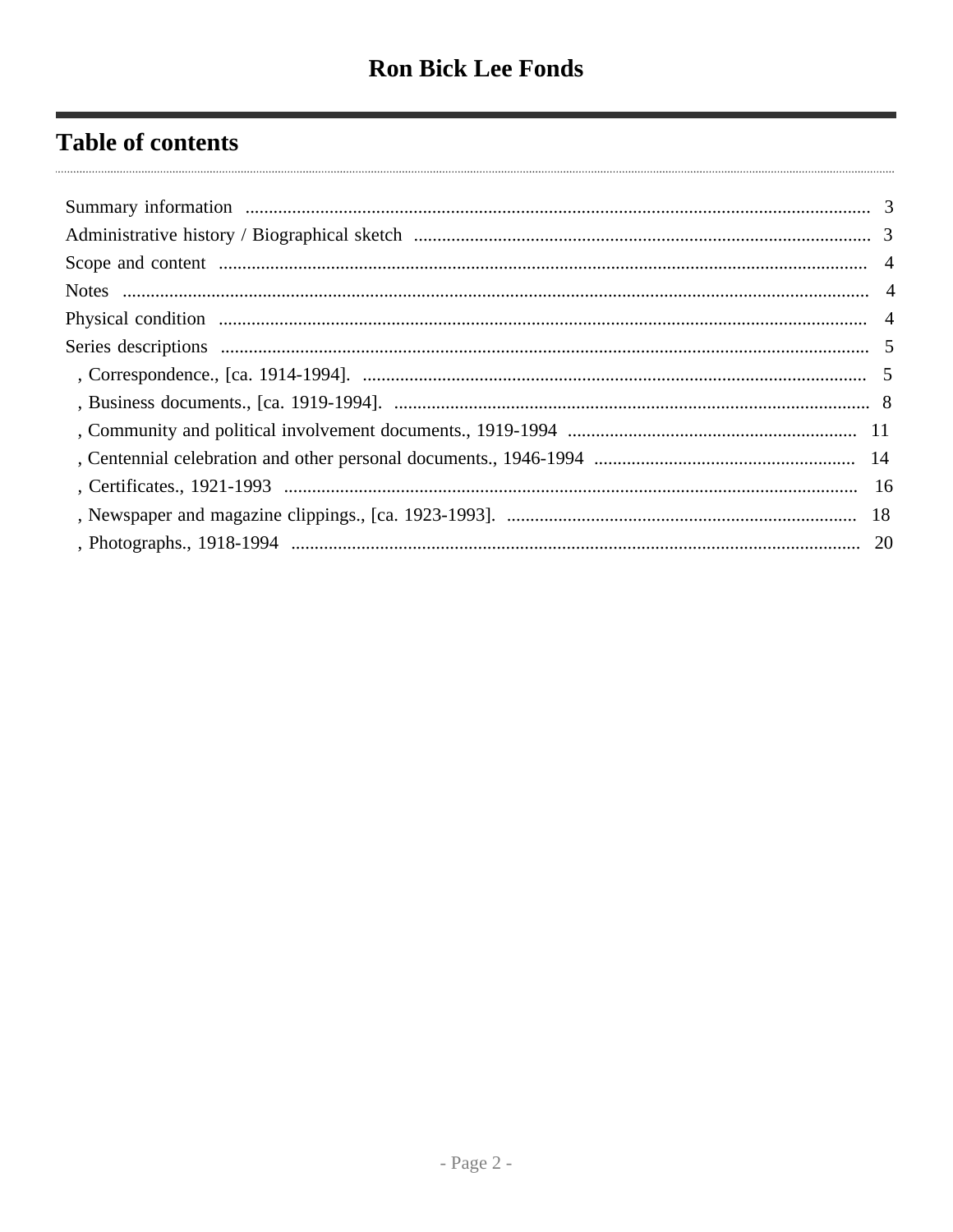## <span id="page-2-0"></span>**Summary information**

| <b>Repository:</b><br><b>Title:</b>          | University of British Columbia Library Rare Books and Special<br>Collections<br>Ron Bick Lee Fonds                                                                                                                        |
|----------------------------------------------|---------------------------------------------------------------------------------------------------------------------------------------------------------------------------------------------------------------------------|
| ID:                                          | RBSC-ARC-1690                                                                                                                                                                                                             |
| Date:                                        | 1914-1994 (date of creation)                                                                                                                                                                                              |
| <b>Physical description:</b>                 | 3.5 m of textual material and other materials.                                                                                                                                                                            |
| Language:                                    | Chinese                                                                                                                                                                                                                   |
| Language:                                    | English                                                                                                                                                                                                                   |
| Dates of creation,<br>revision and deletion: |                                                                                                                                                                                                                           |
| Note [generalNote]:                          | Publications being donated with the collection can be found in the<br>UBC Library catalogue by searching "Ron Bick Lee collection" as<br>keyword. There are approximately 108 titles in total including 2<br>periodicals. |

## <span id="page-2-1"></span>**Administrative history / Biographical sketch**

#### **Note**

Ron Bick Lee (born Yat Yee Lee), also known as Bick Lee, was a Chinese Canadian pioneer, a successful businessman and community leader. Bick Lee was born in 1892 in Ong Sum Village, Toisan, Guangdong, China. He left his hometown for Canada in 1911. First landed in Victoria, BC working as a dishwasher, he moved to Vancouver in 1916 and worked at the historic White Lunch Restaurant. By 1921, Bick Lee had gained ample experience and sufficient capital to found Foo Hung Co. Ltd., his own importing and exporting company of Asian goods in Vancouver. The sister company, Foo Hung Hong Kong operated by his brother Yick Bun Lee was the main supplier of Bick Lee's business in Vancouver. Foo Hung soon became one of the leading importers of Asian goods in Canada. In 1933, Bick Lee purchased a greenhouse business in east Vancouver and successfully operated the Grandview Greenhouses business and the Foo Hung business during the Depression. Bick Lee also had various other business partners in North America, China mainland and Hong Kong.

With a strong commitment to serve the community, Bick Lee led the fund-raising and re-construction projects of the Vancouver Chinese Public School and served as the school chairman for several terms. He was also the chairman of the Lee's Association in North America for a term. As a supporter and leader, Bick Lee was involved with several other associations including Chinese Merchants' Association, Toi San Benevolent Society and Chinese Social Development Society. Bick Lee was also an active member of Kuomintang Party in Vancouver, and he supported the Party financially during wartime.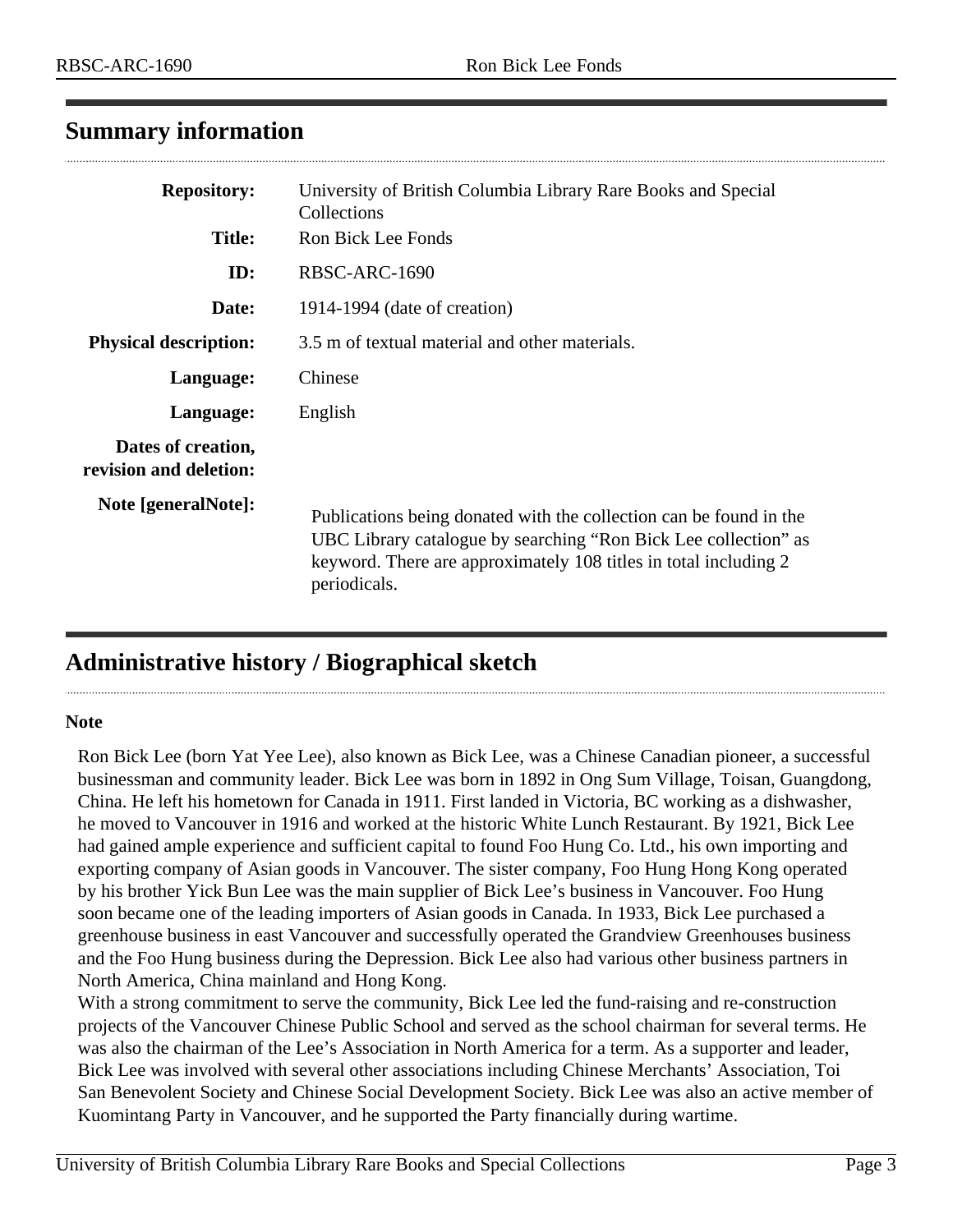Bick Lee married to Gin King Choon from a village near his own back in China in 1914 through a prearranged marriage. Because of the immigration restrictions in Canada at that time, Mrs. Lee did not get to immigrate to Canada till 1928. The couple had seven children altogether (4 sons and 3 daughters) in Canada. Bick Lee was committed to supporting and helping his own and his wife's extended families in mainland China and Hong Kong. Bick Lee passed away on December 22, 1994 in Vancouver, BC, at the age of 104.

Sources:

Lee, William. 1992.  $\langle i \rangle$ Li Riru qi yi shou qing te kan $\langle i \rangle$ . Hong Kong: Ho Wai Printing & Publishing Co., Ltd.

Davis, Chuck. n.d.  $\langle i \rangle$ The History of Metropolitan Vancouver $\langle i \rangle$ . Retrieved on August 31, 2011 from http://www.vancouverhistory.ca/whoswho\_L.htm#top

## <span id="page-3-0"></span>**Scope and content**

Fonds consists of textual material, graphic material and artifacts related to Ron Bick Lee's activities as a businessman, a community leader and a member of his immediate and extended families in Vancouver and back in mainland China and Hong Kong. The material includes correspondence, business related documents such as invoices and ledger books, and his community involvement related documents. The material also contains photographs, newspaper and magazine clippings, other personal collections such as rubber stamps, birthday congratulations, self-learning notes and so on. Fonds is arranged into series according to the type of documentation: Correspondence, Business documents, Community and political involvement documents, Centennial celebration and other personal documents, Certificates, Newspaper and magazine clippings and Photographs.

## <span id="page-3-1"></span>**Notes**

## **Title notes**

**Source of title proper**: Title based on the provenance of the fonds.

## <span id="page-3-2"></span>**Physical condition**

Some documents have minor rusting from pins, and some incoming correspondence has minor fading of ink.

## **Immediate source of acquisition**

The material was transferred to UBC Rare Books and Special Collections from the UBC Asian Library on July 15, 2011. The UBC Asian Library received the material from the Ron Bick Lee family in two batches, 19 boxes in 2007 followed by another 5 boxes in 2008.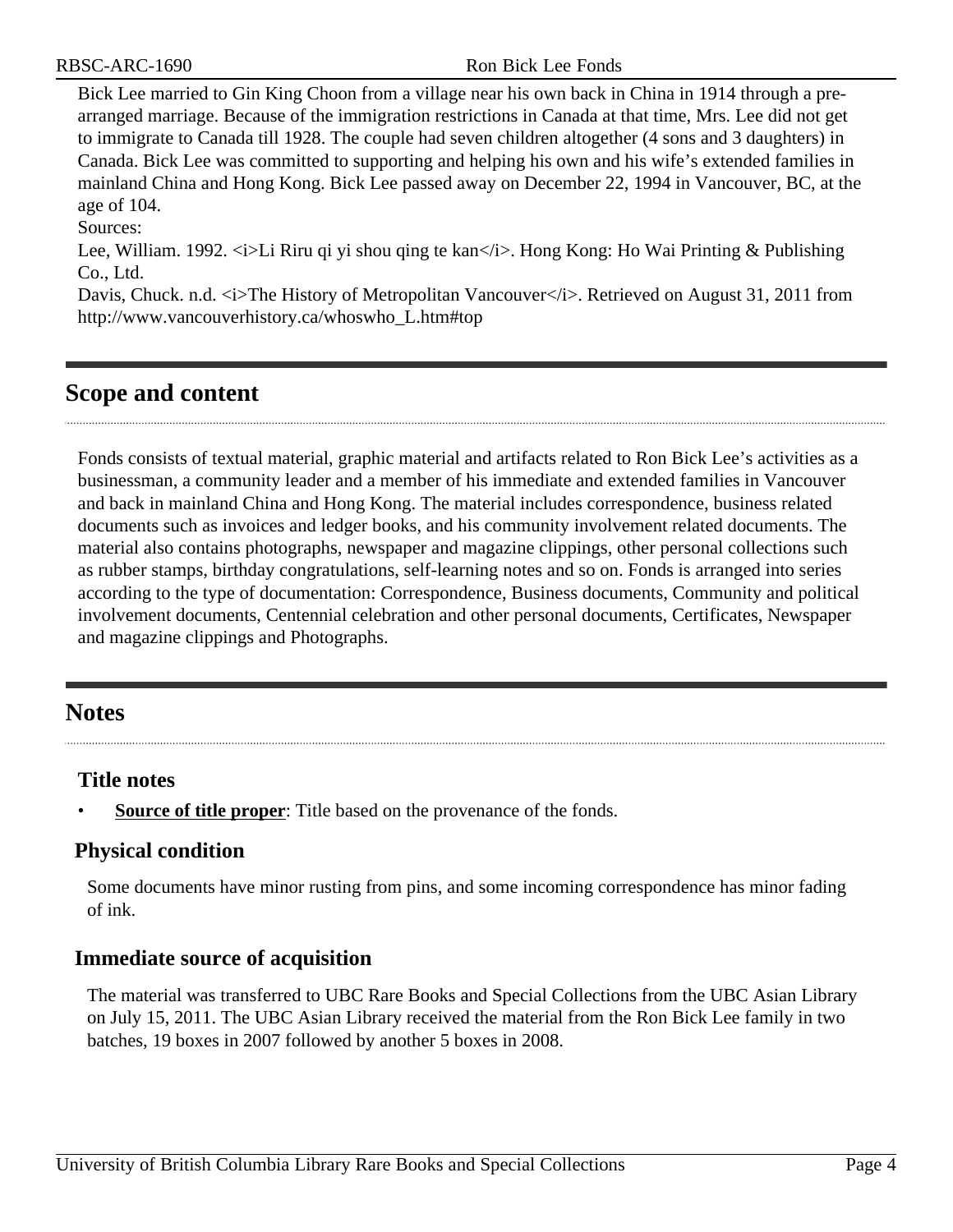## **Finding aids**

File list available. Some file titles are in both Chinese and English, in cases where the creator provided Chinese titles on the original file folders. Some file titles contain notes and photographs information if applied.

#### **Accruals**

No further accruals are expected.

## **Other notes**

- **Publication status**: published
- **Physical description**: Fonds contains approximately 3.5 m of textual records, ca. 656 photographs, ca. 15 postcards, 1 metal plaque, and 8 rubber stamps. Textual records include correspondence, business records, personal documents, various ephemera and approximately 130 certificates.
- **Rights**: The donor has transferred all rights to the University of British Columbia.

## <span id="page-4-0"></span>**Series descriptions**

## <span id="page-4-1"></span>**Correspondence.**

Date: [ca. 1914-1994]. (date of creation)

Scope and content:

Ron Bick Lee had correspondence with his families in China and Hong Kong in regard to their family business Foo Hung, other businesses they invested in and family matters around immigration, property rentals and ownership, marriages, deaths and new-borns. Family members Bick Lee corresponded with included his brother Yick Bun Lee, his nephews Leong Yee Lee, Leong Tung Lee and Ting Kwong Lee, his niece Sew Hor Lee and some others. Bick Lee also had correspondence with other extended family members, members of the Lee's Associations, business partners, his children's in-law families, friends and other connections. Bick Lee's correspondence shows his vast network of families, friends and business partners in mainland China, Hong Kong and North America. Bick Lee collected the carbon copies of some of his outgoing letters and arranged the documents primarily in a chronological order.

Physical description: ca. 57.6 cm of textual records. 32 photographs.

| File / item list  |                                                            |              |               |           |
|-------------------|------------------------------------------------------------|--------------|---------------|-----------|
| Ref code          | Title                                                      | Dates        | Access status | Container |
|                   | RBSC-ARC-1690-1-10   File - Letter to Bick Lee from Chiang | 9 Jul. 1939  |               |           |
|                   | Kai-shek                                                   |              |               |           |
| RBSC-ARC-1690-4-6 | File - Letter to Bick Lee from Chiang                      | 25 Jun. 1954 |               |           |
|                   | Kai-shek                                                   |              |               |           |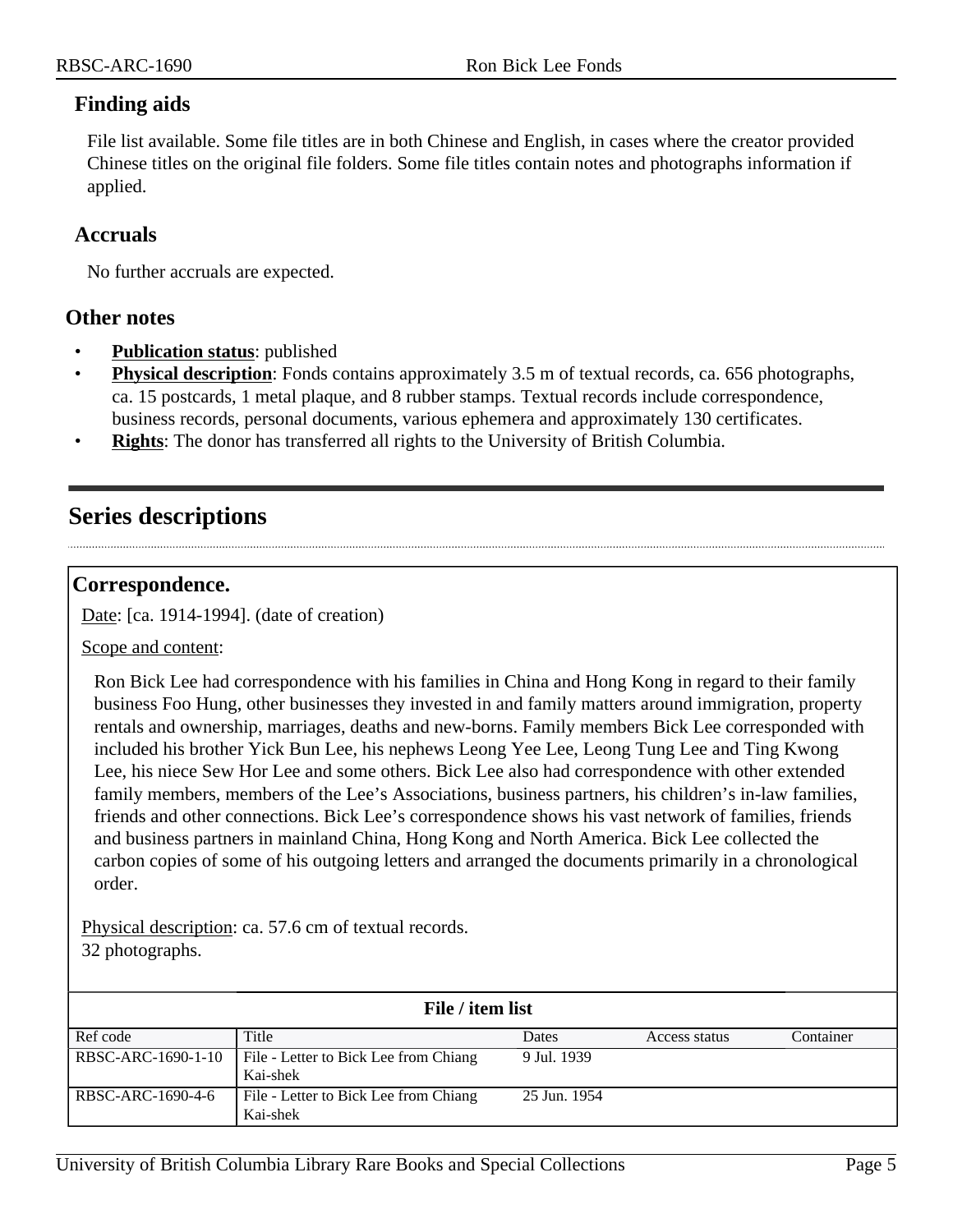| RBSC-ARC-1690           |                                                                        | Ron Bick Lee Fonds |
|-------------------------|------------------------------------------------------------------------|--------------------|
| RBSC-ARC-1690-6-9       | File - Letters between Bick Lee and Sew<br>Hor Lee                     | [ca. 1959-1978]    |
| RBSC-ARC-1690-6-10      | File - Letters between Bick Lee and Yick<br><b>Bun Lee</b>             | [ca. 1945-1949]    |
| RBSC-ARC-1690-7-1       | File - Letters between Bick Lee and Yick<br><b>Bun</b> Lee             | [ca. 1949-1957]    |
| RBSC-ARC-1690-7-2       | File - Letters between Bick Lee and<br>Leong Tung Lee                  | [ca. 1961-1980]    |
| RBSC-ARC-1690-7-3       | File - Letters between Bick Lee and Yick<br><b>Bun Lee</b>             | [ca. 1958-1965]    |
| RBSC-ARC-1690-7-4       | File - Letters between Bick Lee and<br>Leong Yee Lee / ####            | $[ca. 1956-1977]$  |
| RBSC-ARC-1690-7-5       | File - Letters between Bick Lee and Ting<br>Kwong Lee                  | [ca. 1942-1949]    |
| RBSC-ARC-1690-8-2       | File - Letters between Bick Lee and Yick<br><b>Bun</b> Lee             | 1930-1931          |
| RBSC-ARC-1690-10-9      | File - Documents and correspondence of<br>Jack Gin                     | [ca. 1971-1977]    |
| RBSC-<br>ARC-1690-10-10 | File - Letters between Bick Lee and Poon<br>Lee / ##--###              | [ca. 1953-1972]    |
| RBSC-<br>ARC-1690-10-11 | File - Hong Kong related correspondence<br>and documents               | [ca. 1944-1985]    |
| RBSC-<br>ARC-1690-10-12 | File - Letters between Bick Lee and<br>Kwack Leong Lee / ##--###       | 1961-1981 1945     |
| RBSC-<br>ARC-1690-10-13 | File - Letters between Bick Lee and Tung<br>Hoi Lee                    | [ca. 1966-1978]    |
| RBSC-ARC-1690-11-2      | File - Correspondence with various<br>connections in Canada / ###      | [ca. 1944-1987]    |
| RBSC-ARC-1690-11-3      | File - Letters between Bick Lee and Yui<br>Lee $/$ ###                 | 1984-1989 1969     |
| RBSC-ARC-1690-11-4      | File - Letters between Bick Lee and Suey<br>Kee Lee $/$ ###            | $[ca. 1958-1973]$  |
| RBSC-ARC-1690-11-5      | File - Letters between Bick Lee and<br>David T. H. Lee / ###           | 1983-1987 1967     |
| RBSC-ARC-1690-11-6      | File - Letters between Bick Lee and<br>Emery F. Chan / ###             | [ca. 1974-1980]    |
| RBSC-ARC-1690-11-7      | File - Letters between Bick Lee and Kui<br>Ning Li $/$ ###             | [ca. 1965-1980]    |
| RBSC-ARC-1690-11-8      | File - Correspondence with different<br>connections in Canada          | [ca. 1961-1978]    |
| RBSC-ARC-1690-11-9      | File - Letters between Bick Lee and Lim<br>Kwong / ###                 | [ca. 1959-1975]    |
| RBSC-<br>ARC-1690-11-10 | File - Letters between Bick Lee and<br>Chow Jack Young / ###           | [ca. 1964-1966]    |
| RBSC-<br>ARC-1690-11-12 | File - Documents and correspondence<br>related to Ting Kwong Lee / ### | [ca. 1931-1987]    |
| RBSC-<br>ARC-1690-11-13 | File - Documents and correspondence<br>related to Lily S. Li           | [ca. 1969-1985]    |
| RBSC-<br>ARC-1690-11-14 | File - Document and correspondence<br>related to L. C. Lee             | [ca. 1981-1982]    |
| RBSC-ARC-1690-12-2      | File - Correspondence between Bick Lee<br>and N. Hing Lee / ###        | [ca. 1983-1992]    |
| RBSC-ARC-1690-12-3      | File - Letters between Bick Lee and<br>Calvin L. Y. Chan / ###         | [ca. 1946-1985]    |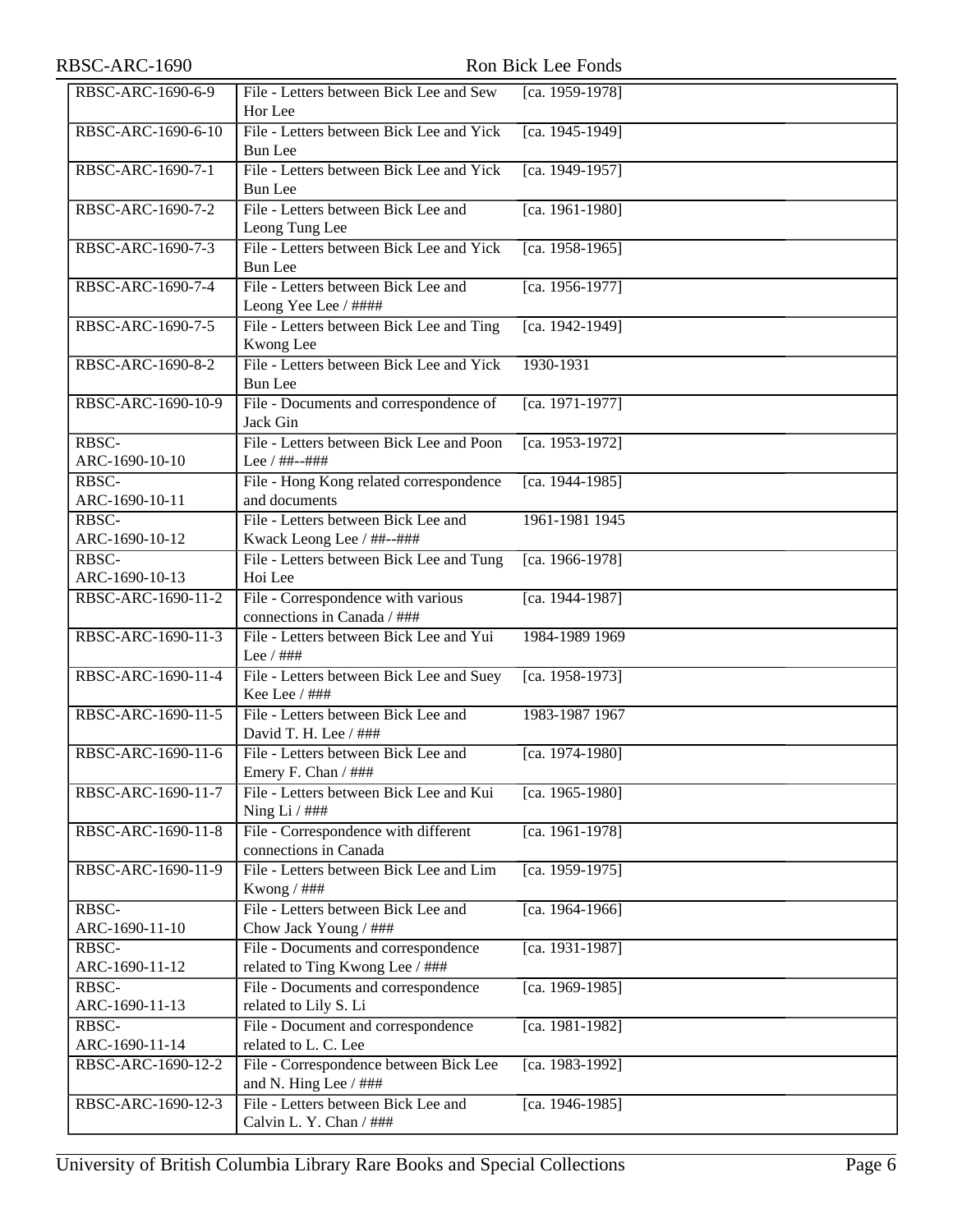| RBSC-ARC-1690-12-4 | File - Letters between Bick Lee and T.<br>Kong Lee / ### | [ca. 1965-1990] |
|--------------------|----------------------------------------------------------|-----------------|
| RBSC-ARC-1690-12-5 | File - Letters between Bick Lee and<br>Howe Lee / ###    | [ca. 1965-1986] |
|                    |                                                          |                 |
| RBSC-ARC-1690-12-6 | File - Letters between Bick Lee and Ting<br>C. Chu / ### | 1963-1990 1930  |
| RBSC-ARC-1690-12-7 | File - Letters between Bick Lee and                      | [ca. 1959-1989] |
|                    | Yong Cun Lee / ###                                       |                 |
| RBSC-ARC-1690-12-8 | File - Letters between Bick Lee and Ging                 | [ca. 1960-1991] |
|                    | Loy Gin $/$ ###                                          |                 |
| RBSC-ARC-1690-12-9 | File - Correspondence with the Mark                      | [ca. 1963-1985] |
|                    | family $/$ ###                                           |                 |
| RBSC-              | File - Letters between Bick Lee and Yan                  | [ca. 1978-1981] |
| ARC-1690-12-10     | Ping Shang / ###                                         |                 |
| RBSC-              | File - Letters between Bick Lee and Han                  | [ca. 1948-1985] |
| ARC-1690-12-11     | Hun Li $/$ ###                                           |                 |
|                    |                                                          |                 |
| RBSC-              | File - Letters between Bick Lee and Yick                 | [ca. 1927-1931] |
| ARC-1690-13-13     | <b>Bun</b> Lee                                           |                 |
| RBSC-              | File - Correspondence between Bick Lee                   | 1925            |
| ARC-1690-14-13     | and Men Sun Investment Co. Inc.                          |                 |
| RBSC-ARC-1690-15-8 | File - Business brochure and                             | [ca. 1958-1965] |
|                    | correspondence between Bick Lee and                      |                 |
|                    | Yick Bun Lee                                             |                 |
| RBSC-              | File - Correspondence with relatives in                  | [ca. 1967-1987] |
| ARC-1690-15-11     | China                                                    |                 |
| RBSC-ARC-1690-16-3 | File - Correspondence related to families                | 1994            |
|                    | in China and Hong Kong                                   |                 |
| RBSC-ARC-1690-17-7 | File - Documents and correspondence                      | [ca. 1972-1981] |
|                    | related to Mrs. Lee's families in China                  |                 |
| RBSC-ARC-1690-23-2 | File - Business correspondence and                       | [ca. 1913-1936] |
|                    |                                                          |                 |
|                    | documents related to Foo Hung's                          |                 |
|                    | supplies                                                 |                 |
| RBSC-ARC-1690-23-6 | File - Correspondence and documents                      | [ca. 1924-1927] |
|                    | related to various business partners in                  |                 |
|                    | Shanghai                                                 |                 |
| RBSC-ARC-1690-23-7 | File - Business correspondence with                      | 1916            |
|                    | Shanghai Commercial Press                                |                 |
| RBSC-ARC-1690-23-8 | File - Correspondence with a business                    | 1927-1928       |
|                    | partner in Shanghai                                      |                 |
| RBSC-ARC-1690-23-9 | File - Business correspondence                           | [ca. 1923-1925] |
|                    | and documents related to Shanghai                        |                 |
|                    | <b>Commercial Press</b>                                  |                 |
| RBSC-              | File - Correspondence, documents and                     | [ca. 1924-1933] |
| ARC-1690-23-11     | cheques related to various business                      |                 |
|                    | suppliers in Shanghai                                    |                 |
| RBSC-              | File - Correspondence from Shanghai                      | 1931            |
| ARC-1690-23-12     | San-You company                                          |                 |
| RBSC-              | File - Correspondence, documents and                     | [ca. 1920-1940] |
| ARC-1690-23-13     | clippings related to various business                    |                 |
|                    |                                                          |                 |
|                    | suppliers in China                                       |                 |
| RBSC-              | File - Correspondence with Shanghai                      | [ca. 1910-1930] |
| ARC-1690-23-14     | San-You company                                          |                 |
| RBSC-              | File - Invoices, correspondence and                      | [ca. 1926-1929] |
| ARC-1690-23-18     | documents related to Shanghai Foot Ease                  |                 |
|                    | company                                                  |                 |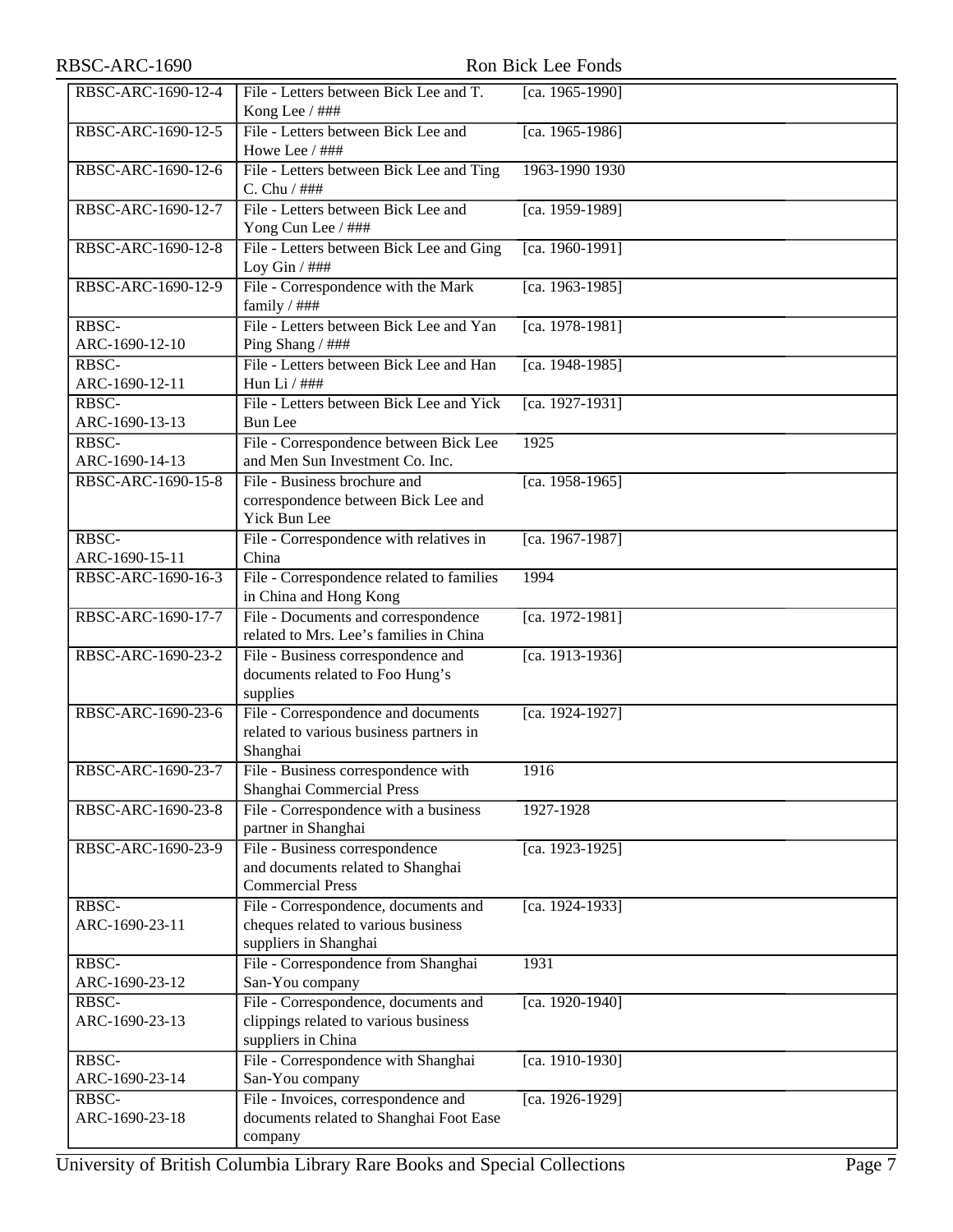#### Ron Bick Lee Fonds

| File - Correspondence and catalogues      | [ca. 1930-1940]                                                                                                                          |
|-------------------------------------------|------------------------------------------------------------------------------------------------------------------------------------------|
| related to business partners in China     |                                                                                                                                          |
| File - Business correspondence and price  | 1934                                                                                                                                     |
| list of Shanghai Foot Ease company        |                                                                                                                                          |
| File - Early correspondence with families | 1914-1924                                                                                                                                |
| in China                                  |                                                                                                                                          |
| File - Correspondence with families in    | 1958-1971 1928                                                                                                                           |
| Hong Kong and China                       |                                                                                                                                          |
| File - Business correspondence and        | 1956-1978                                                                                                                                |
| documents related to Foo Hung             | 1920-1934                                                                                                                                |
| File - Correspondence and newspaper       | 1963-1980                                                                                                                                |
| clippings related to Foo Hung Hong        |                                                                                                                                          |
| Kong                                      |                                                                                                                                          |
| File - Business catalogues and            | 1929                                                                                                                                     |
|                                           |                                                                                                                                          |
|                                           |                                                                                                                                          |
|                                           | [ca. 1958-1973]                                                                                                                          |
| File - Correspondence and documents       | [ca. 1925-1936]                                                                                                                          |
|                                           |                                                                                                                                          |
| Shanghai                                  |                                                                                                                                          |
| File - Business correspondence between    | $[2000-]$                                                                                                                                |
| Bick Lee and Hong-chuan Ding              |                                                                                                                                          |
|                                           | correspondence related to Shanghai<br>Pagoda Trading Co.<br>File - Correspondence of Bick Lee<br>related to various business partners in |

## <span id="page-7-0"></span>**Business documents.**

Date: [ca. 1919-1994]. (date of creation)

Scope and content:

For his Foo Hung, Grandview Greenhouses and other businesses, Ron Bick Lee kept various business documents such as business ledger books, assigned cheques, invoices, catalogues and so on. Documents are arranged into files according to the topic of the documents.

Physical description: ca. 1.76 m of textual records.

7 photographs.

2 artifacts (2 rubber stamps).

| File / item list   |                                          |                 |               |           |
|--------------------|------------------------------------------|-----------------|---------------|-----------|
| Ref code           | Title                                    | Dates           | Access status | Container |
| RBSC-              | File - Clippings about Foo Hung business | 1951-1971 1936  |               |           |
| ARC-1690-13-12     |                                          |                 |               |           |
| RBSC-              | File - Foo Hung catalogue                | 1935            |               |           |
| ARC-1690-13-14     |                                          |                 |               |           |
| RBSC-              | File - Foo Hung catalogue                | 1938            |               |           |
| ARC-1690-13-17     |                                          |                 |               |           |
| RBSC-ARC-1690-14-4 | File - Bank of Montreal savings booklet  | 1967            |               |           |
| RBSC-ARC-1690-14-9 | File - Foo Hung Hong Kong shareholders   | [ca. 1922-1935] |               |           |
|                    | records                                  |                 |               |           |
| RBSC-              | File - Foo Hung remittance cheques       | 1937            |               |           |
| ARC-1690-14-10     |                                          |                 |               |           |
| RBSC-              | File - Men Sun Investment Co. Inc.'s     | 1924-1931       |               |           |
| ARC-1690-14-12     | related documents and correspondence     |                 |               |           |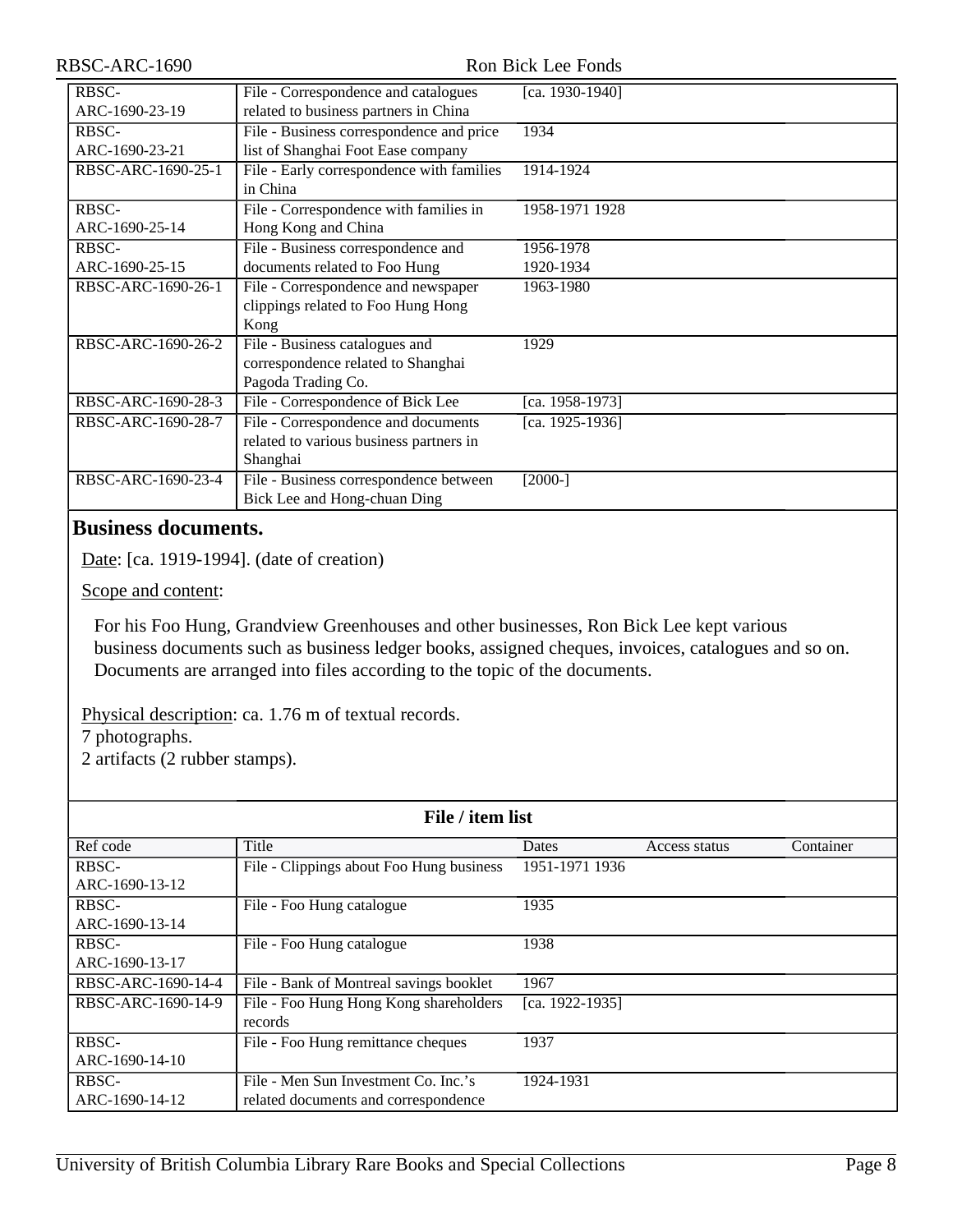| RBSC-ARC-1690      | Ron Bick Lee Fonds                       |                 |  |
|--------------------|------------------------------------------|-----------------|--|
| RBSC-              | File - Documents and booklets related to | 1919-1936       |  |
| ARC-1690-14-14     | Yue Guang business                       |                 |  |
| RBSC-ARC-1690-15-6 | File - Foo Hung ledger book              | 1961-1965       |  |
| RBSC-ARC-1690-15-7 | File - Foo Hung ledger book              | 1927-1964       |  |
| RBSC-              | File - Bank remittance slips             | 1994            |  |
| ARC-1690-15-14     |                                          |                 |  |
| RBSC-              | File - Inventory lists and expenses logs | 1956-1961       |  |
| ARC-1690-16-13     |                                          |                 |  |
| RBSC-ARC-1690-19-8 | File - Cheque book logs                  | 1979-1985       |  |
| RBSC-ARC-1690-19-9 | File - Cheque book logs                  | 1973-1974       |  |
| RBSC-              | File - Cheque book logs                  | 1975-1977       |  |
| ARC-1690-19-10     |                                          |                 |  |
| RBSC-ARC-1690-20-1 | File - Used cheques                      | 1979-1983       |  |
| RBSC-ARC-1690-20-2 | File - Used cheques                      | 1988-1989       |  |
| RBSC-ARC-1690-20-3 | File - Used cheques                      | 1983-1986       |  |
| RBSC-ARC-1690-20-4 | File - Used cheques                      | 1979-1981       |  |
| RBSC-ARC-1690-20-5 | File - Used cheques                      | 1977-1979       |  |
| RBSC-ARC-1690-20-6 | File - Used cheques                      | 1976-1977       |  |
| RBSC-ARC-1690-20-7 | File - Used cheques                      | 1989            |  |
| RBSC-ARC-1690-20-8 | File - Used cheques                      | 1990-1991       |  |
| RBSC-ARC-1690-20-9 | File - Cheque book logs                  | 1977-1980       |  |
| RBSC-              | File - Used cheques                      | 1975-1976       |  |
| ARC-1690-20-10     |                                          |                 |  |
| RBSC-              | File - Used cheques                      | 1974-1975       |  |
| ARC-1690-20-11     |                                          |                 |  |
| RBSC-ARC-1690-22-1 | File - Cheque book logs                  | 1961            |  |
| RBSC-ARC-1690-22-2 | File - Foo Hung business related bank    | 1959-1961       |  |
|                    | records                                  |                 |  |
| RBSC-ARC-1690-22-3 | File - Used cheques and cheque book      | [ca. 1959-1962] |  |
|                    | logs                                     |                 |  |
| RBSC-ARC-1690-23-1 | File - Foo Hung supplies cost log book   | 1926-1956       |  |
| RBSC-ARC-1690-23-3 | File - Foo Hung's income and expenses    | 1955            |  |
|                    | log book                                 |                 |  |
| RBSC-ARC-1690-23-5 | File - Business catalogue                | 1925            |  |
| RBSC-              | File - Foo Hung's income and expenses    | 1958            |  |
| ARC-1690-23-10     | log book                                 |                 |  |
| RBSC-              | File - Catalogues, clippings,            | [ca. 1923-1931] |  |
| ARC-1690-23-15     | correspondence and documents related to  |                 |  |
|                    | business partners in Shanghai            |                 |  |
| RBSC-              | File - Invoices and receipts related     | [ca. 1926-1928] |  |
| ARC-1690-23-16     | to business with Shanghai Sun Ling       |                 |  |
|                    | company                                  |                 |  |
| RBSC-              | File - Insurance documents and a         | [ca. 1924-1929] |  |
| ARC-1690-23-17     | shipment invoice                         |                 |  |
| RBSC-              | File - Used remittance cheques           | 1926-1930       |  |
| ARC-1690-23-22     |                                          |                 |  |
| RBSC-ARC-1690-24-1 | File - Foo Hung's remittance cheque to   | 1931            |  |
|                    | Shanghai San-You company                 |                 |  |
| RBSC-ARC-1690-24-2 | File - Business invoice of Shanghai Sun  | 1929            |  |
|                    | Ling company                             |                 |  |
| RBSC-ARC-1690-24-3 | File - Insurance documents and shipment  | [ca. 1926-1927] |  |
|                    | invoices related to Shanghai Sun Ling    |                 |  |
|                    | company                                  |                 |  |
| RBSC-ARC-1690-24-4 | File - Business logs                     | 1943            |  |

University of British Columbia Library Rare Books and Special Collections Page 9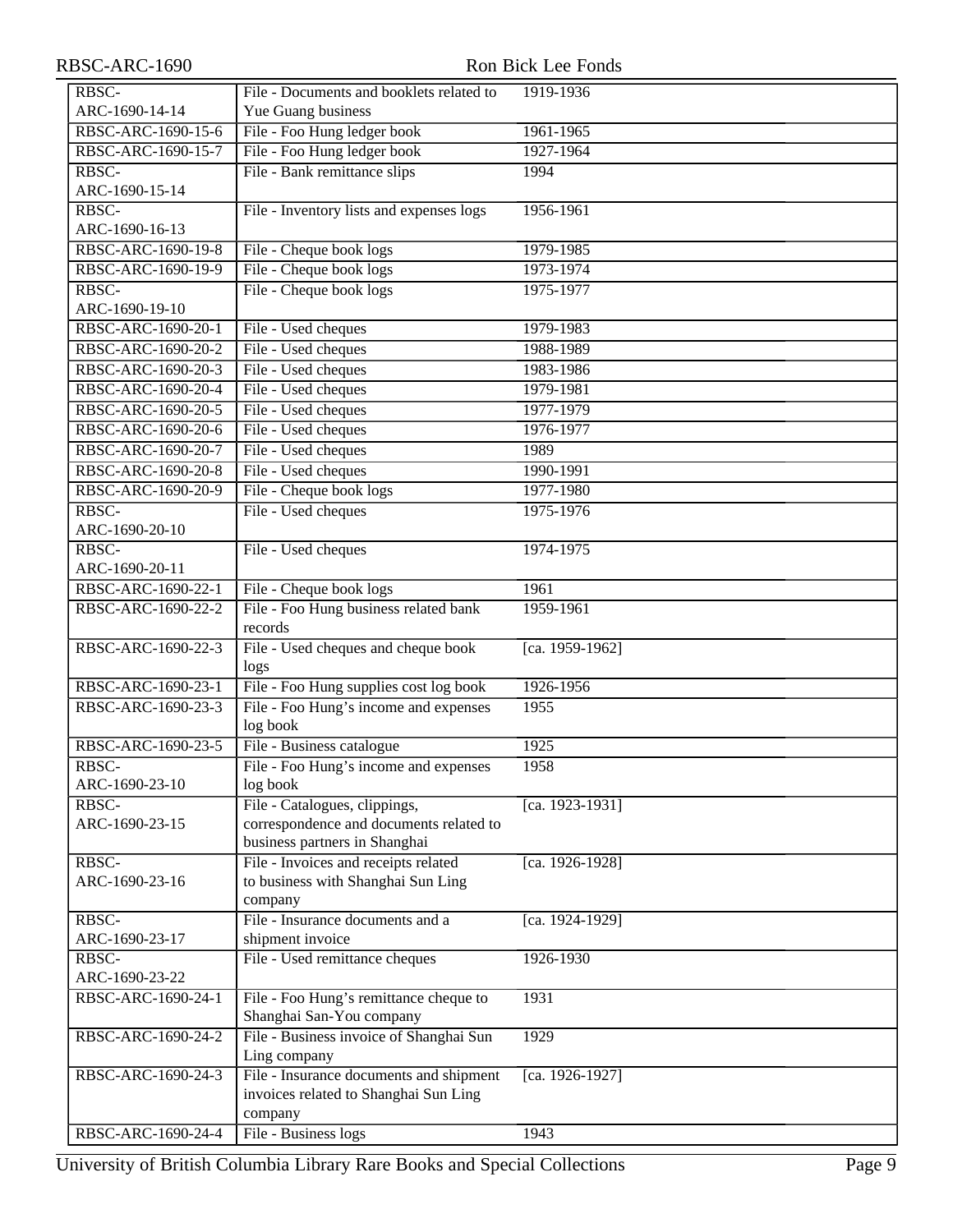| RBSC-ARC-1690-24-5 | File - Invoices and packing slips related                            | 1962            |
|--------------------|----------------------------------------------------------------------|-----------------|
|                    | to Lee Importers Ltd.                                                |                 |
| RBSC-ARC-1690-24-6 | File - Invoices related to various business                          | [ca. 1960-1970] |
|                    | partners                                                             |                 |
| RBSC-ARC-1690-24-7 | File - Invoices related to various business                          | 1961-1962       |
|                    | partners                                                             |                 |
| RBSC-ARC-1690-24-8 | File - Invoices related to various business                          | 1961            |
|                    | partners                                                             |                 |
| RBSC-ARC-1690-24-9 | File - Invoices related to various business                          | 1961            |
|                    | partners                                                             |                 |
| RBSC-              | File - Invoices related to various business                          | 1961            |
| ARC-1690-24-10     | partners                                                             |                 |
| RBSC-              | File - Foo Hung related newspaper                                    | [ca. 1931-1936] |
| ARC-1690-24-11     | clippings and catalogue                                              |                 |
| RBSC-              | File - Foo Hung business advertisements                              | [ca. 1936-1940] |
| ARC-1690-24-14     |                                                                      |                 |
| RBSC-              | File - Foo Hung income and expenses log                              | 1959            |
| ARC-1690-24-16     | book                                                                 |                 |
| RBSC-              | File - Foo Hung business related log                                 | 1932-1936       |
| ARC-1690-24-17     | book                                                                 |                 |
| RBSC-              | File - Foo Hung business related banking                             | 1959            |
| ARC-1690-24-18     | slips                                                                |                 |
| RBSC-ARC-1690-25-5 | File - Foo Hung catalogue                                            | 1930            |
| RBSC-ARC-1690-25-8 | File - A to Z invoices and A to Z                                    | 1961            |
|                    | correspondence                                                       |                 |
| RBSC-ARC-1690-25-9 | File - Invoices, shipping slips and other                            | 1961            |
|                    | business related documents                                           |                 |
| RBSC-              | File - Foo Hung 10th anniversary special                             | 1931            |
| ARC-1690-25-10     | issue                                                                |                 |
| RBSC-              | File - Foo Hung catalogue                                            | 1933            |
| ARC-1690-25-11     |                                                                      |                 |
| RBSC-              | File - Financial statements of various                               | [ca. 1972-1973] |
| ARC-1690-25-13     | businesses                                                           |                 |
| RBSC-ARC-1690-26-5 | File - Income and expenses log book                                  | 1956            |
| RBSC-ARC-1690-26-6 | File - Business ledger book                                          | 1940-1946       |
| RBSC-ARC-1690-26-7 | File - Foo Hung business ledger book                                 | 1959            |
| RBSC-ARC-1690-27-1 | File - Grandview Greenhouses Ltd.                                    | 1939            |
|                    | business related documents                                           |                 |
|                    |                                                                      |                 |
| RBSC-ARC-1690-27-2 | File - Grandview Greenhouses Ltd.                                    | 1939-1953       |
|                    | business related documents                                           |                 |
| RBSC-ARC-1690-27-3 | File - Grandview Greenhouses Ltd.                                    | 1938            |
|                    | business related documents                                           |                 |
| RBSC-ARC-1690-27-4 | File - Grandview Greenhouses Ltd.                                    | 1937-1940       |
|                    | business related documents                                           |                 |
| RBSC-ARC-1690-27-5 | File - Grandview Greenhouses Ltd.                                    | 1942            |
|                    | business related documents                                           |                 |
| RBSC-ARC-1690-27-6 | File - Grandview Greenhouses Ltd.                                    | 1941            |
|                    | business related documents                                           |                 |
| RBSC-ARC-1690-27-7 | File - Grandview Greenhouses Ltd.                                    | 1940-1942       |
|                    | business related documents                                           |                 |
| RBSC-ARC-1690-27-8 | File - Grandview Greenhouses Ltd.                                    | 1940            |
|                    | business related documents                                           |                 |
| RBSC-ARC-1690-28-2 | File - Certificates of Bick Lee's<br>ownership of various businesses | 1958 1921-1936  |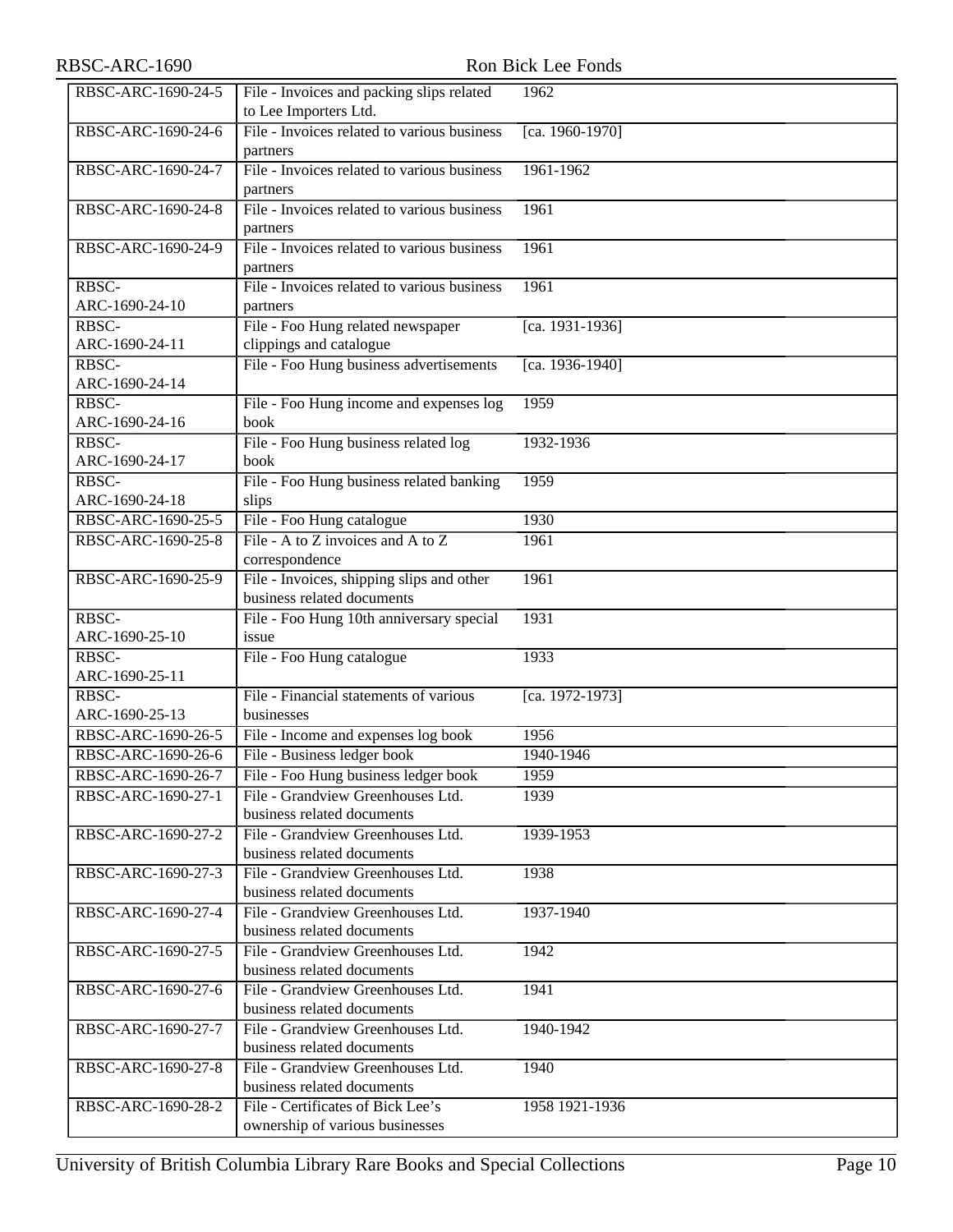| RBSC-ARC-1690-28-4 | File - The fifth anniversary edition      | 1933              |
|--------------------|-------------------------------------------|-------------------|
|                    | booklet of the Shanghai Motor Bus Co.     |                   |
|                    | Ltd.                                      |                   |
| RBSC-ARC-1690-28-5 | File - Foo Hung related handwritten       | 1959              |
|                    | banking records                           |                   |
| RBSC-ARC-1690-28-6 | File - Foo Hung related banking slips and | 1961-1962         |
|                    | cheques                                   |                   |
| RBSC-ARC-1690-29-1 | File - Foo Hung business related cheques  | 1962              |
|                    | record                                    |                   |
| RBSC-ARC-1690-29-2 | File - Foo Hung business related cheques  | 1962-1963         |
|                    | record                                    |                   |
| RBSC-ARC-1690-29-3 | File - Foo Hung business ledger book      | 1940              |
| RBSC-ARC-1690-29-4 | File - Foo Hung business ledger book      | 1939              |
| RBSC-ARC-1690-29-5 | File - Foo Hung business related used     | 1962              |
|                    | cheques and banking slips                 |                   |
| RBSC-ARC-1690-30-1 | File - Foo Hung shipping slips            | 1959              |
| RBSC-ARC-1690-33-1 | File - Foo Hung Vancouver company         | $2000 -$          |
|                    | stamp                                     |                   |
| RBSC-ARC-1690-33-5 | File - Foo Hung Vancouver and Bick        | 2000-             |
|                    | Lee's stamp                               |                   |
| RBSC-              | File - Foo Hung's product pricing list    | $[2000-]$         |
| ARC-1690-23-20     |                                           |                   |
| RBSC-              | File - Handwritten notes related to       | $[2000-]$         |
| ARC-1690-23-23     | product information                       |                   |
| RBSC-              | File - Foo Hung business cards and letter | $2000 -$          |
| ARC-1690-19-11     | head logos                                |                   |
| RBSC-ARC-1690-14-1 | File - Foo Hung remittance cheques        | $\overline{2000}$ |
| RBSC-ARC-1690-8-1  | File - Foo Hung business related receipt  | [before 1982]     |
|                    | and advertisements                        |                   |
| RBSC-ARC-1690-9-10 | File - Foo Hung business envelope         | $\sqrt{2000}$ -]  |

## <span id="page-10-0"></span>**Community and political involvement documents.**

Date: 1919-1994 (date of creation)

Scope and content:

Ron Bick Lee was an active and committed community leader. He collected documents related to his community involvement with various organizations including Vancouver Chinese Public School, Lee's Associations, Chinese Merchants Association and so on. Bick Lee was also an active member of the Kuomintang Party in Vancouver. He was appointed as a delegate and a leader of the local Kuomintang Party several times. Documents are arranged into files according to the topic of the documents.

Physical description: ca. 32.9 cm of textual records.

63 photographs.

1 artifact (1 metal plaque).

| File / item list  |                                                         |            |               |           |
|-------------------|---------------------------------------------------------|------------|---------------|-----------|
| Ref code          | Title                                                   | Dates      | Access status | Container |
| RBSC-ARC-1690-3-2 | File - Roster of Chinese Kuomintang<br>League of Canada | [ca. 1960] |               |           |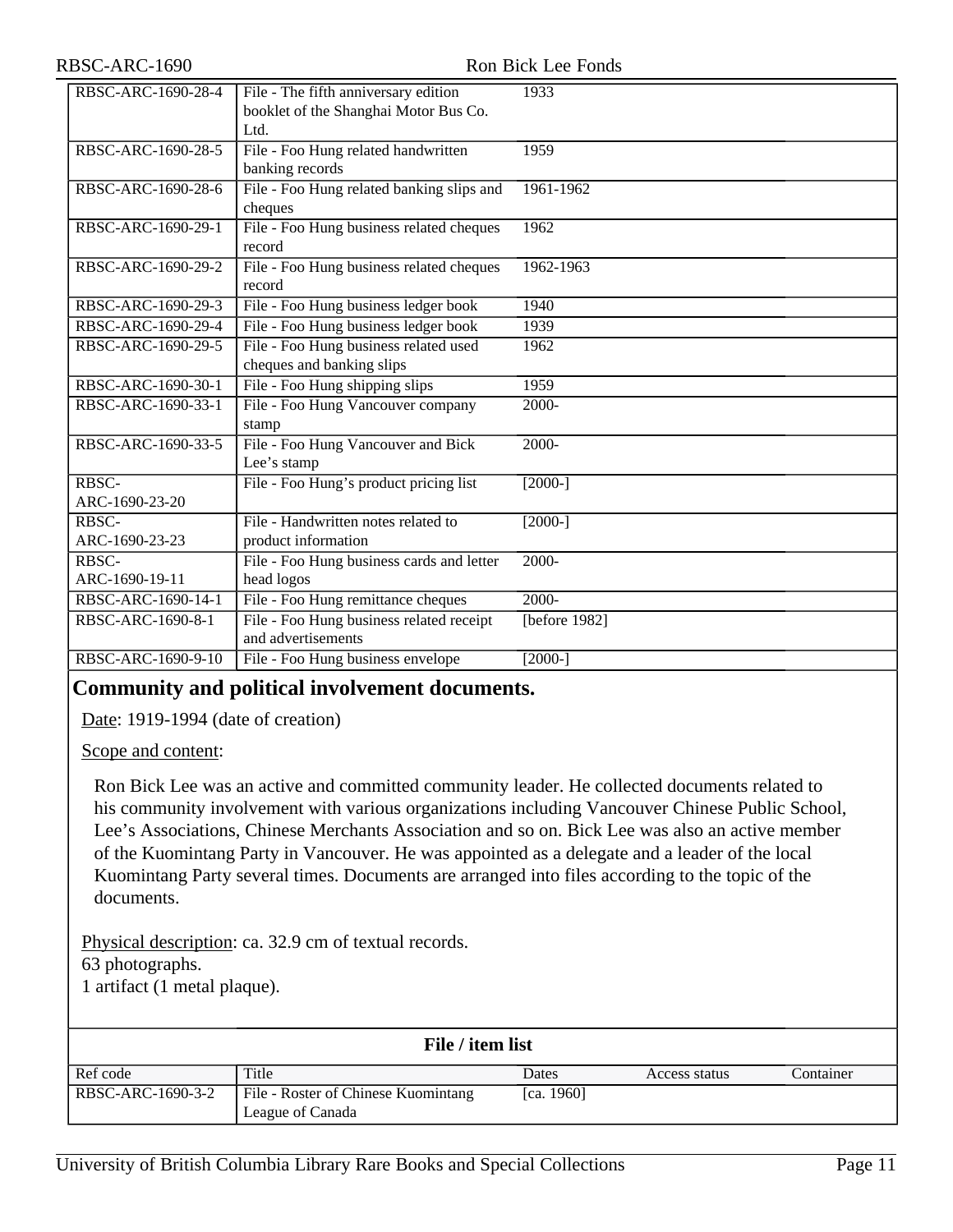| RBSC-ARC-1690           | Ron Bick Lee Fonds                                                                                                               |                          |  |
|-------------------------|----------------------------------------------------------------------------------------------------------------------------------|--------------------------|--|
| RBSC-ARC-1690-3-3       | File - Rosters of Chinese Merchants<br>Association                                                                               | 1933-1952                |  |
| RBSC-ARC-1690-3-4       | File - Rosters of Lee's Benevolent<br>Association of Canada                                                                      | 1934-1939                |  |
| RBSC-ARC-1690-3-5       | File - Rosters of Chinese Merchants<br>Association                                                                               | 1933-1937                |  |
| RBSC-ARC-1690-8-6       | File - Community involvement related<br>documents                                                                                | [after 1950]             |  |
| RBSC-ARC-1690-8-9       | File - The Society for the Philosophy of<br>Life related documents                                                               | $\sqrt{[ca. 1980-1993]}$ |  |
| RBSC-ARC-1690-8-11      | File - Lee's Association activities<br>photographs                                                                               | [ca. 1991-1993]          |  |
| RBSC-ARC-1690-8-12      | File - Vancouver Chinese Public School<br>related documents / ####                                                               | 1958-1992                |  |
| RBSC-ARC-1690-9-2       | File - Chinese Social Development<br>Society related documents / ####                                                            | 1981-1992                |  |
| RBSC-ARC-1690-9-4       | File - Vancouver Chinese Drop-in<br>Centre / ###<br>Note:<br>(16 photos enclosed)                                                | 1984-1993 1963           |  |
| RBSC-ARC-1690-9-5       | File - Chinese Social Development<br>Society related documents / ######                                                          | 1970-1990                |  |
| RBSC-ARC-1690-9-6       | File - Appointment photograph of Lee's<br>Association staff                                                                      | 1959                     |  |
| RBSC-ARC-1690-9-7       | File - Lee's Association related<br>documents                                                                                    | 1963-1991 1933           |  |
| RBSC-ARC-1690-9-8       | File - Lee's Athletic Society related<br>documents / #####                                                                       | 1979-1991 1961           |  |
| RBSC-ARC-1690-10-1      | File - Mid-Chung related documents                                                                                               | 1940-1985 1919           |  |
| RBSC-ARC-1690-10-2      | File - Various Lee's associations<br>documents                                                                                   | [after 1960]             |  |
| RBSC-ARC-1690-10-3      | File - Lee's Benevolent Association of<br>Canada related documents / #####                                                       | [ca. 1978-1993]          |  |
| RBSC-ARC-1690-10-4      | File - Lee's Association of Vancouver<br>related documents / ####                                                                | [ca. 1978-1993]          |  |
| RBSC-ARC-1690-10-5      | File - Lee's Benevolent Association of<br>Canada's Second Grand Reunion and<br>Convention related documents / #######<br>####### | [ca. 1963-1985]          |  |
| RBSC-ARC-1690-10-8      | File - Special issue for Lee's<br>Association's Third Grand Reunion and<br>Convention                                            | 1985                     |  |
| RBSC-<br>ARC-1690-11-15 | File - Vancouver Chinese Canadian<br>Activity Centre Society related<br>documents / ######                                       | [ca. 1977-1990]          |  |
| RBSC-ARC-1690-12-1      | File - Lee's Association of North<br>America related documents / ######                                                          | [ca. 1959-1992]          |  |
| RBSC-                   | File - Vancouver and Victoria Chinese                                                                                            | [ca. 1947-1978]          |  |
| ARC-1690-12-12          | Public Schools related documents                                                                                                 |                          |  |
| RBSC-ARC-1690-13-2      | File - Chinese Presbyterian Church 90th<br>Anniversary booklet                                                                   | 1985                     |  |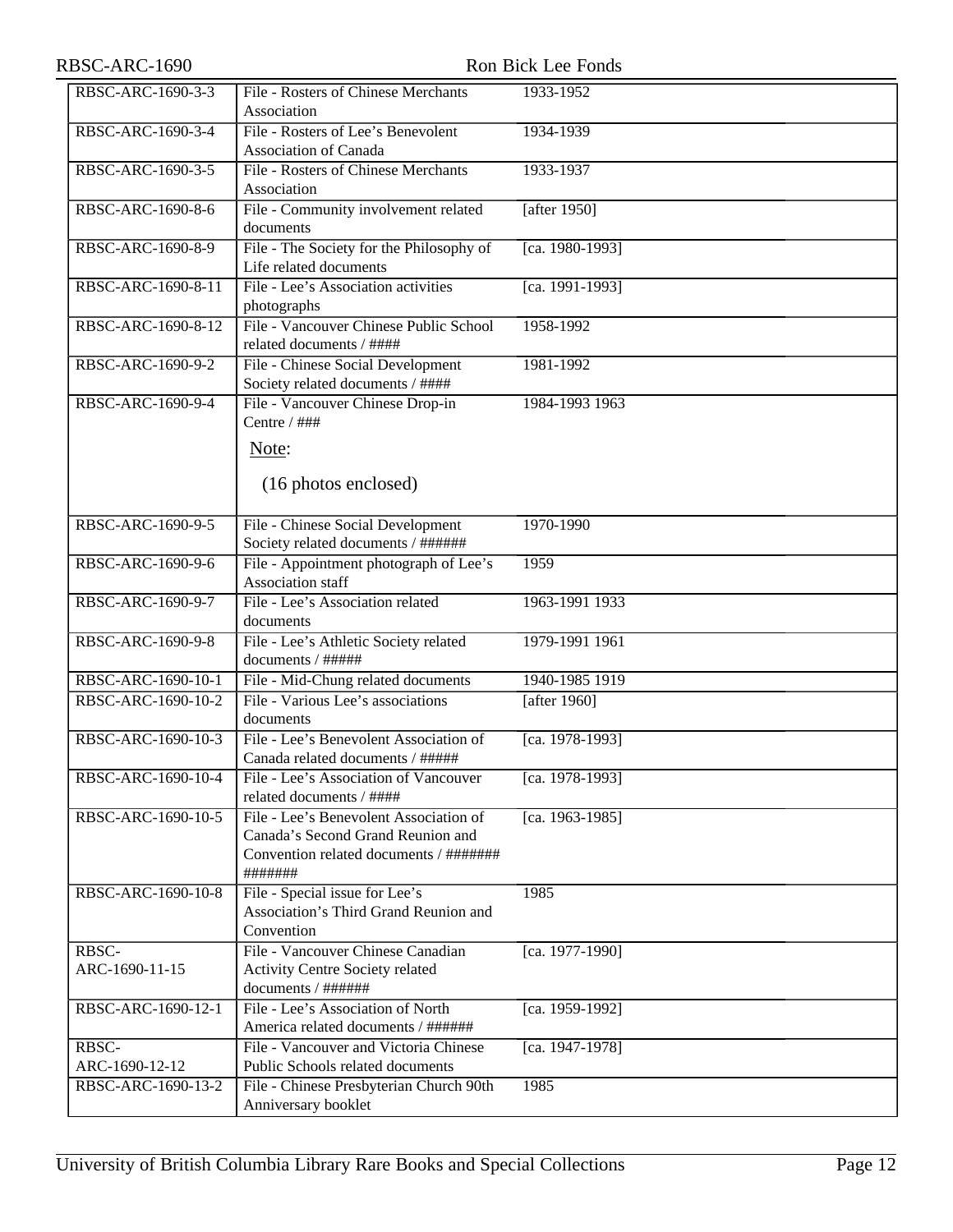| RBSC-ARC-1690-13-3 | File - Special issue for the Lee's         | 1965            |
|--------------------|--------------------------------------------|-----------------|
|                    | Association in Malaysia                    |                 |
| RBSC-ARC-1690-13-4 | File - Draft history of Chinese            | 1969            |
|                    | Kuomintang league in Toronto               |                 |
| RBSC-ARC-1690-13-6 | File - Special issue for Lee's             | 1949            |
|                    | Association's Third Grand Reunion and      |                 |
|                    | Convention                                 |                 |
|                    |                                            |                 |
| RBSC-ARC-1690-13-7 | File - Special issue for Lee's             | 1952            |
|                    | Association's Fourth Grand Reunion and     |                 |
|                    | Convention                                 |                 |
| RBSC-ARC-1690-13-8 | File - Special issue for Lee's             | 1957            |
|                    | Association's Fifth Grand Reunion and      |                 |
|                    | Convention                                 |                 |
| RBSC-ARC-1690-13-9 | File - Special issue for Lee's             | 1961            |
|                    | Association's Sixth Grand Reunion and      |                 |
|                    | Convention                                 |                 |
| RBSC-              | File - Special issue for Lee's             | 1965            |
|                    |                                            |                 |
| ARC-1690-13-10     | <b>Association's Seventh Grand Reunion</b> |                 |
|                    | and Convention                             |                 |
| RBSC-              | File - The Lee Family Association's        | $2000 -$        |
| ARC-1690-13-22     | pamphlet                                   |                 |
| RBSC-              | File - Chinese Public School related       | 1943            |
| ARC-1690-13-23     | documents                                  |                 |
| RBSC-ARC-1690-14-6 | File - Vancouver Chinese Public School     | [ca. 1954-1967] |
|                    | related special magazines                  |                 |
| RBSC-ARC-1690-14-7 | File - Vancouver Chinese Public School     | 1943            |
|                    | summary booklet                            |                 |
| RBSC-ARC-1690-14-8 | File - Special issue for Vancouver Public  | 1955            |
|                    | School's Children's Day program            |                 |
|                    | File - Victoria Chinese Public School      | 1947            |
| RBSC-              |                                            |                 |
| ARC-1690-14-21     | 40th Anniversary Celebration program       |                 |
| RBSC-ARC-1690-15-3 | File - Printing slips of Bick Lee's        | $2000 -$        |
|                    | political and community involvement        |                 |
|                    | activities                                 |                 |
| RBSC-ARC-1690-16-1 | File - Photocopies of documents related    | 1994            |
|                    | to Bick Lee's community involvement        |                 |
| RBSC-ARC-1690-16-8 | File - Address book of the Vancouver       | 1967            |
|                    | Chinese Public School board members        |                 |
| RBSC-ARC-1690-17-3 | File - Vancouver centennial distinguished  | 1986            |
|                    | pioneer award ceremony program             |                 |
| RBSC-ARC-1690-19-1 | File - Documents related to Lee's          |                 |
|                    |                                            | [after 1960]    |
|                    | Association                                |                 |
| RBSC-ARC-1690-19-3 | File - Documents related to Lee's          | [after $1950$ ] |
|                    | Association                                |                 |
| RBSC-ARC-1690-21-1 | File - The Vancouver Chinatown Lions       | 1980            |
|                    | Club programs booklet                      |                 |
| RBSC-              | File - Vancouver east end project area     | $[2000-]$       |
| ARC-1690-24-12     | sketch scheme                              |                 |
| RBSC-ARC-1690-25-3 | File - Chinese Community School fund-      | 1967            |
|                    | raising letter                             |                 |
| RBSC-ARC-1690-25-6 | File - Hong Kong Lee Clansmen              | 1956            |
|                    | Association special booklet                |                 |
| RBSC-ARC-1690-25-7 | File - Vancouver Chinese Public School     |                 |
|                    |                                            | [ca. 1955-1965] |
|                    | grand opening special magazine             |                 |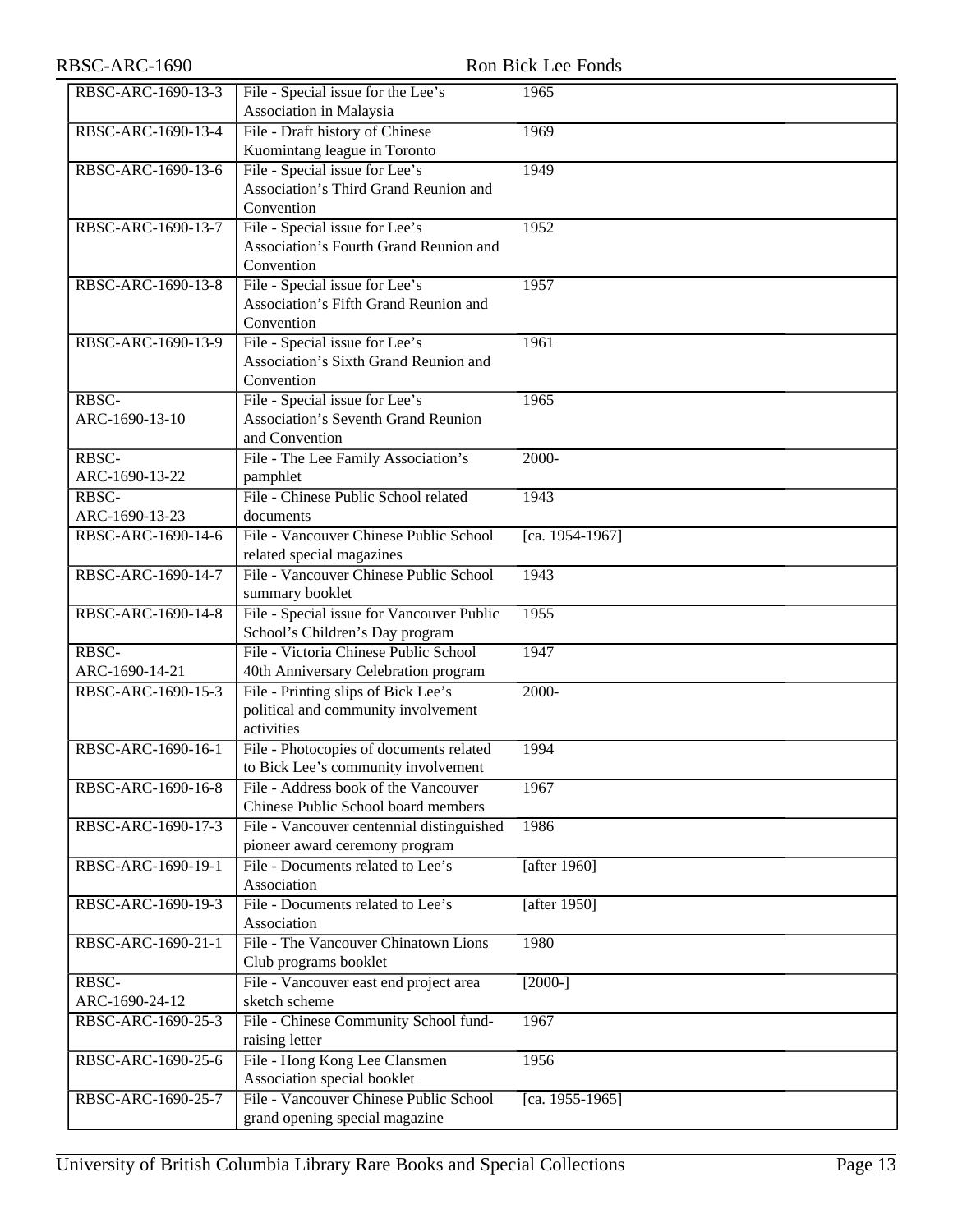| RBSC-ARC-1690      |                                         | Ron Bick Lee Fonds |
|--------------------|-----------------------------------------|--------------------|
| RBSC-              | File - Kuomintang government bond       | 1932-1949          |
| ARC-1690-25-12     | purchase related documents              |                    |
| RBSC-              | File - Vancouver Chinese Association of | 1958               |
| ARC-1690-25-16     | Commerce Inaugural Program              |                    |
| RBSC-ARC-1690-31-4 | File - Vancouver Chinese School beauty  | 1954               |
|                    | pageant portrait                        |                    |
| RBSC-ARC-1690-32-1 | File - Award plaque presented to Bick   | 1988               |
|                    | Lee                                     |                    |

## <span id="page-13-0"></span>**Centennial celebration and other personal documents.**

Date: 1946-1994 (date of creation)

Scope and content:

Ron Bick Lee celebrated his 100th birthday in 1992. He received congratulations, wishes and media coverage from different people and organizations. He also kept other documents related to his hobbies, his wife's passing away in 1970s and other occasions and events. Documents are arranged into files according to the topic of the documents.

Physical description: 1946-1994.

ca. 21.2 cm of textual records.

7 photographs.

6 artifacts (6 rubber stamps).

| File / item list        |                                                                                |                 |               |           |
|-------------------------|--------------------------------------------------------------------------------|-----------------|---------------|-----------|
| Ref code                | Title                                                                          | Dates           | Access status | Container |
| RBSC-ARC-1690-1-1       | File - Centennial celebration message                                          | 1992            |               |           |
| RBSC-ARC-1690-1-2       | File - Lee's family origin                                                     | 1963            |               |           |
| RBSC-ARC-1690-1-3       | File - Bonsai samples poster                                                   | $[2000-]$       |               |           |
| RBSC-ARC-1690-6-5       | File - Slip notes for gardening                                                | 1991-1992       |               |           |
| RBSC-ARC-1690-6-7       | File - Miscellaneous envelopes                                                 | $[2000-]$       |               |           |
| RBSC-ARC-1690-6-8       | File - Gardening logs                                                          | 1974-1984       |               |           |
| RBSC-ARC-1690-8-3       | File - Chinese reference booklet                                               | 1958            |               |           |
| RBSC-ARC-1690-8-4       | File - Donald Lee's documents on Bick<br>Lee's centennial celebration magazine | [ca. 1990-1992] |               |           |
| RBSC-ARC-1690-8-5       | File - Centennial celebration related<br>documents                             | 1991            |               |           |
| RBSC-ARC-1690-9-1       | File - Centennial congratulations                                              | 1991-1992       |               |           |
| RBSC-ARC-1690-9-9       | File - Lee's family origin and genealogy<br>titles                             | $[2000-]$       |               |           |
| RBSC-ARC-1690-9-11      | File - Bick Lee's correspondence<br>envelopes                                  | [ca. 1964-1985] |               |           |
| RBSC-<br>ARC-1690-11-11 | File - Wedding invitations and a thank-<br>you card                            | 1987 1974-1975  |               |           |
| RBSC-<br>ARC-1690-12-13 | File - Cantonese opera booklet                                                 | $[2000-]$       |               |           |
| RBSC-ARC-1690-13-1      | File - Autobiography sheet                                                     | 1946            |               |           |
| RBSC-                   | File - Yip Sang's biography                                                    | 1973            |               |           |
| ARC-1690-13-11          |                                                                                |                 |               |           |
| RBSC-                   | File - Birthday congratulations                                                | 1991-1994       |               |           |
| ARC-1690-13-16          |                                                                                |                 |               |           |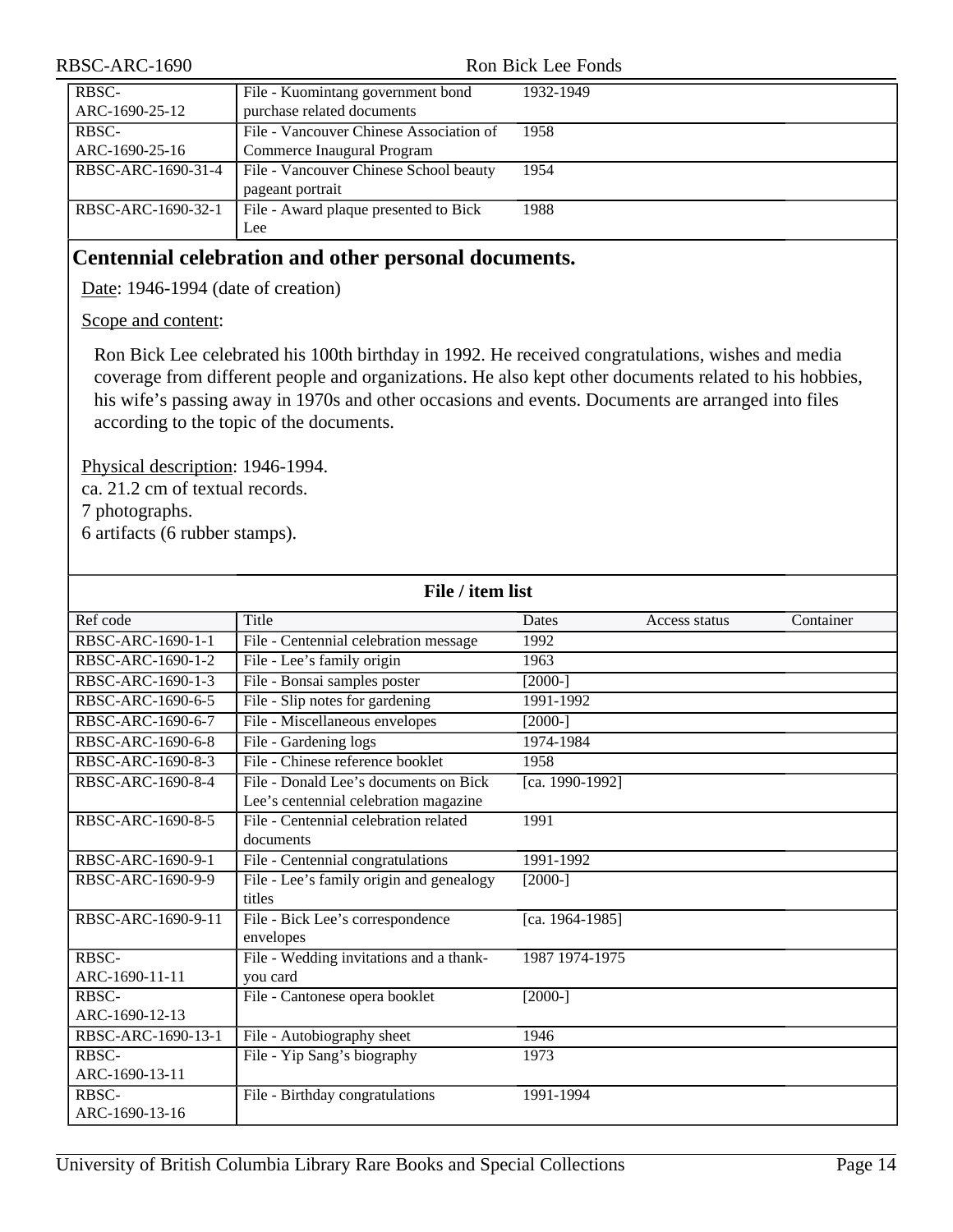| RBSC-ARC-1690 |
|---------------|
|---------------|

| RBSC-ARC-1690           | Ron Bick Lee Fonds                                                        |                 |  |
|-------------------------|---------------------------------------------------------------------------|-----------------|--|
| RBSC-                   | File - 99th birthday dinner preparation                                   | 1991            |  |
| ARC-1690-13-18          | document                                                                  |                 |  |
| RBSC-                   | File - Bick Lee's brief biography                                         | [after 1986]    |  |
| ARC-1690-13-24          |                                                                           |                 |  |
| RBSC-                   | File - Lee's address book                                                 | $[2000-]$       |  |
| ARC-1690-13-28          |                                                                           |                 |  |
| RBSC-                   | File - Lee's genealogy and family history                                 | $[2000-]$       |  |
| ARC-1690-13-29          |                                                                           |                 |  |
| RBSC-                   | File - Various contact lists and Bick                                     | $[2000-]$       |  |
| ARC-1690-13-30          | Lee's 99th birthday celebration                                           |                 |  |
|                         | preparation documents                                                     |                 |  |
| RBSC-ARC-1690-14-2      | File - An article about Bick Lee                                          | 1988            |  |
| RBSC-                   | File - Interview transcripts of Bick Lee                                  | 1991            |  |
| ARC-1690-14-15          |                                                                           |                 |  |
| RBSC-                   | File - Mails of Bick Lee and his family                                   | 1991            |  |
| ARC-1690-14-16          |                                                                           |                 |  |
| RBSC-                   | File - Documents for Bick Lee's                                           | 1992            |  |
| ARC-1690-14-20          | centennial celebration's preparation                                      |                 |  |
| RBSC-ARC-1690-15-1      | File - Chess game explanatory map                                         | $[2000-]$       |  |
| RBSC-ARC-1690-15-2      | File - Bick Lee's 99th birthday                                           | 1991            |  |
|                         | celebration preparation documents                                         |                 |  |
| RBSC-ARC-1690-15-5      | File - Bick Lee's 99th birthday dinner                                    | 1991            |  |
|                         | preparation documents                                                     |                 |  |
| RBSC-                   | File - Various contact lists and address                                  | $[2000-]$       |  |
| ARC-1690-15-10          | books                                                                     |                 |  |
| RBSC-                   | File - Mrs. Lee's funeral preparation<br>documents                        | 1973            |  |
| ARC-1690-15-12<br>RBSC- | File - Documents related to Mrs. Lee's                                    | 1973            |  |
| ARC-1690-15-13          | passing away                                                              |                 |  |
| RBSC-ARC-1690-16-4      | File - Mid-Chung related documents                                        | [after 1970]    |  |
|                         | and Mrs. Lee's funeral preparation                                        |                 |  |
|                         | documents                                                                 |                 |  |
| RBSC-ARC-1690-16-6      | File - Handwritten self-learning notes and                                | $[2000-]$       |  |
|                         | traditional costumes posters                                              |                 |  |
| RBSC-ARC-1690-16-9      | File - Handwritten calendar and                                           | $[2000-]$       |  |
|                         | chronicles of China                                                       |                 |  |
| RBSC-ARC-1690-17-1      | File - Gardening related notes                                            | $[2000-]$       |  |
| RBSC-ARC-1690-17-8      | File - Memorial services and memoires                                     | [ca. 1975-1983] |  |
|                         | of various people                                                         |                 |  |
| RBSC-                   | File - Bick Lee's self-learning notes                                     | $[2000-]$       |  |
| ARC-1690-17-10          |                                                                           |                 |  |
| RBSC-ARC-1690-18-1      | File - Gardening related notes                                            | 1965-1974       |  |
| RBSC-ARC-1690-18-3      | File - Gardening related notes                                            | [ca. 1955-1990] |  |
| RBSC-ARC-1690-18-5      | File - Chinese fortune teller booklets by                                 | 1954            |  |
|                         | Foo Hung                                                                  |                 |  |
| RBSC-ARC-1690-19-4      | File - Memorial service program for                                       | 1973            |  |
|                         | Chan Shee Lee                                                             |                 |  |
| RBSC-ARC-1690-19-7      | File - Business cards                                                     | $[2000-]$       |  |
| RBSC-ARC-1690-25-4      | File - Chinese operas and songs rhythm                                    | $[2000-]$       |  |
|                         | scripts                                                                   |                 |  |
| RBSC-<br>ARC-1690-27-10 | File - Centennial celebration related                                     | 1991            |  |
| RBSC-                   | certificates and congratulations<br>File - Centennial celebration related |                 |  |
| ARC-1690-27-15          | certificates                                                              | [ca. 1924-1992] |  |
|                         |                                                                           |                 |  |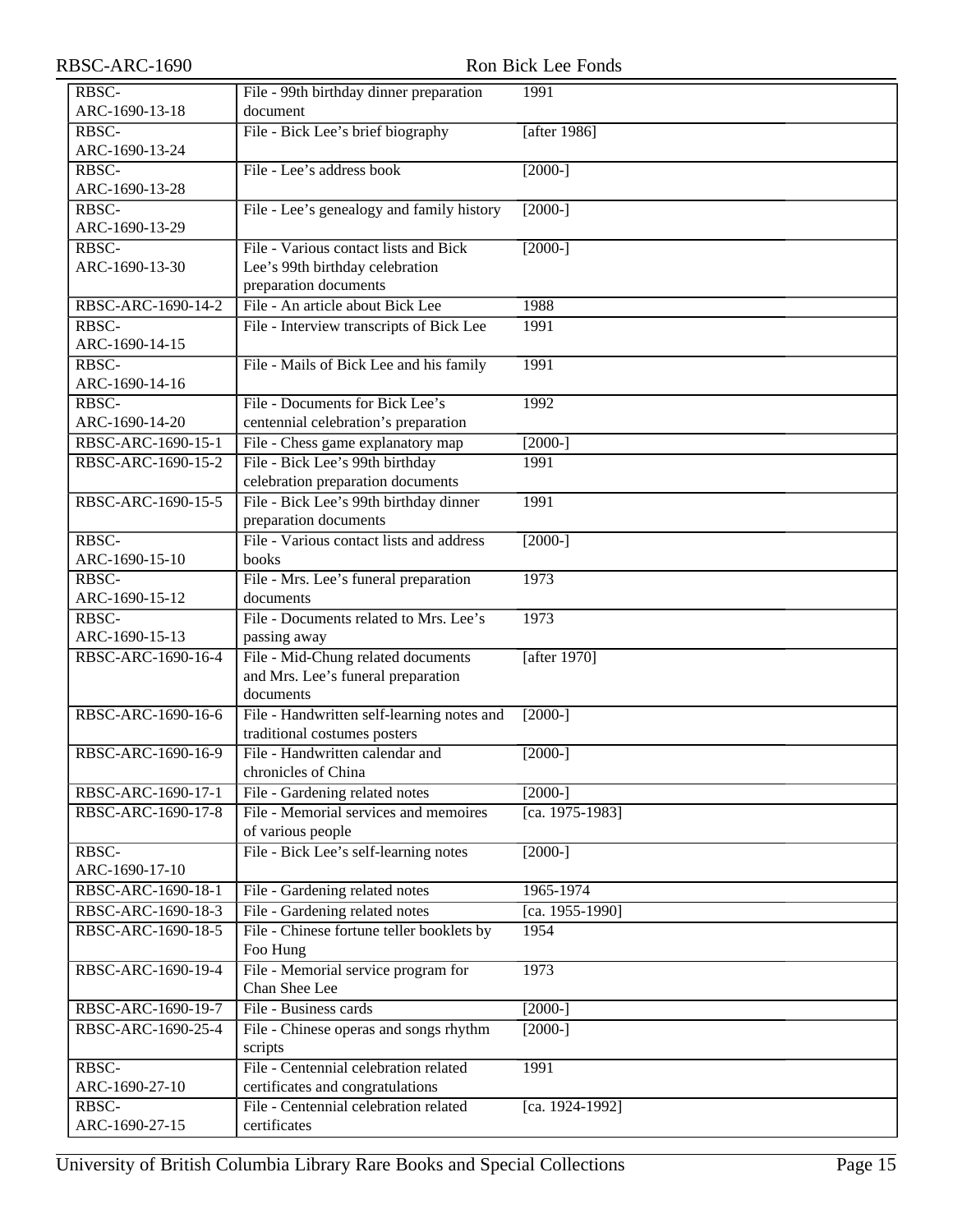#### Ron Bick Lee Fonds

| RBSC-              | File - Calligraphies presented to Bick Lee | $[2000-]$       |
|--------------------|--------------------------------------------|-----------------|
| ARC-1690-27-19     |                                            |                 |
| RBSC-ARC-1690-28-9 | File - Daily activities log                | 1974-1976       |
| RBSC-ARC-1690-30-4 | File - Pierre Trudeau's Memoirs            | 1993            |
|                    | presented to Bick Lee by Trudeau           |                 |
| RBSC-ARC-1690-30-5 | File - Visitor's maps of San Diego and     | [ca. 1970-1985] |
|                    | Changsha                                   |                 |
| RBSC-ARC-1690-30-6 | File - Postcards of buildings of Peking    | [ca. 1970-1985] |
| RBSC-ARC-1690-33-2 | File - Lee's family address stamp          | $[2000-]$       |
| RBSC-ARC-1690-33-3 | File - Lee's family stamp                  | $[2000-]$       |
| RBSC-ARC-1690-33-4 | File - Lee's family stamp                  | $[2000-]$       |
| RBSC-ARC-1690-33-6 | File - Lee's family address stamp          | $[2000-]$       |
| RBSC-ARC-1690-33-7 | File - Bick Lee's personal stamp           | $[2000-]$       |
| RBSC-ARC-1690-33-8 | File - Bick Lee's personal stamp           | $[2000-]$       |

## <span id="page-15-0"></span>**Certificates.**

Date: 1921-1993 (date of creation)

Scope and content:

Ron Bick Lee received awards and certificates for his community and political involvement as a community leader and an overseas Kuomintang Party member. His community involvement spanned from Vancouver Chinese Public School, Lee's Association and Chinese Merchants Association to Toi San Association and others. Documents are arranged into files according to the topic and size of the documents.

Physical description: ca. 11.7 cm of textual records.

| File / item list  |                                                                               |                |               |           |
|-------------------|-------------------------------------------------------------------------------|----------------|---------------|-----------|
| Ref code          | Title                                                                         | Dates          | Access status | Container |
| RBSC-ARC-1690-1-5 | File - Certificate for supporting<br>Vancouver Chinese School                 | Aug. 1965      |               |           |
| RBSC-ARC-1690-1-6 | File - Certificates from Chinese<br>Kuomintang                                | 1966-1971 1932 |               |           |
| RBSC-ARC-1690-1-7 | File - Donation thank-you certificates                                        | 1964-1966      |               |           |
| RBSC-ARC-1690-1-8 | File - Certificates from Chinese<br>Kuomintang                                | 1936-1960      |               |           |
| RBSC-ARC-1690-1-9 | File - Certificate from the Society for<br>Philosophy of Life                 | 1 Oct. 1980    |               |           |
| RBSC-ARC-1690-2-1 | File - Certificates from Federation<br><b>Overseas Chinese Associations</b>   | 1981-1982      |               |           |
| RBSC-ARC-1690-2-2 | File - Certificate from Chinese<br>Kuomintang                                 | 24 Nov. 1984   |               |           |
| RBSC-ARC-1690-2-3 | File - Certificates from Federation<br><b>Overseas Chinese Associations</b>   | 1932-1985      |               |           |
| RBSC-ARC-1690-2-4 | File - Certificates from Chinese<br>Kuomintang                                | 1935-1985      |               |           |
| RBSC-ARC-1690-2-5 | File - Certificate from Chinese<br><b>Consolidated Benevolent Association</b> | 1 Jan. 1988    |               |           |
| RBSC-ARC-1690-2-6 | File - Certificate from Canton<br>Association in Taipei                       | Jul. 1980      |               |           |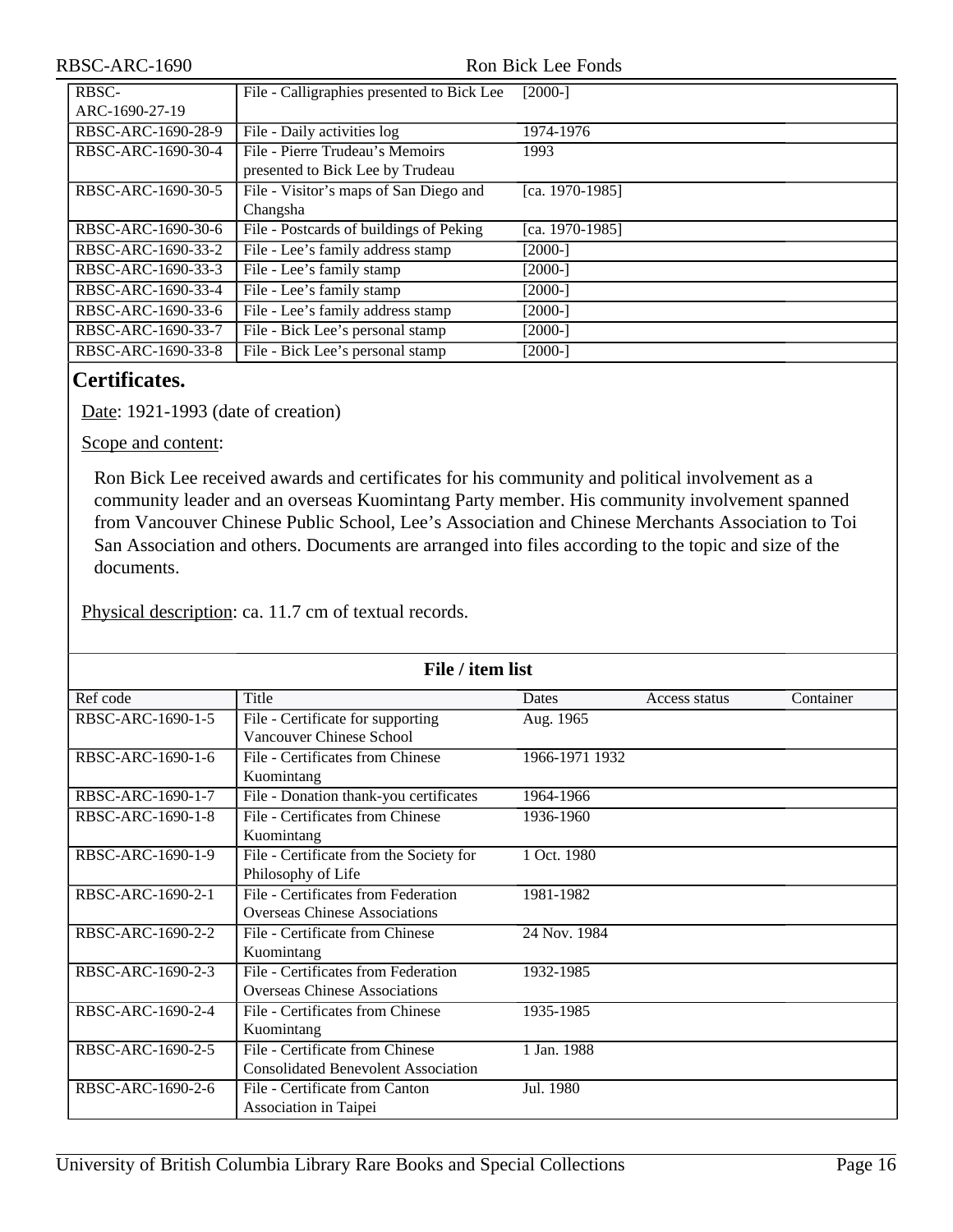| RBSC-ARC-1690-2-7  | File - Certificates from Chinese<br>Kuomintang                 | 1982 1934-1948  |
|--------------------|----------------------------------------------------------------|-----------------|
| RBSC-ARC-1690-2-8  | File - Certificate from Chinese                                | Nov. 1950       |
|                    | Association for Relief and Ensuing                             |                 |
|                    | <b>Services</b>                                                |                 |
| RBSC-ARC-1690-2-9  | File - Certificates from Chinese                               | 1933-1944       |
|                    | <b>Merchants Association</b>                                   |                 |
| RBSC-ARC-1690-2-10 | File - Certificates from Chinese                               | 1947 1933-1939  |
|                    | Kuomintang                                                     |                 |
| RBSC-ARC-1690-3-6  | File - Certificate from Chinese Aviation                       | Oct. 1938       |
|                    | <b>Construction Association</b>                                |                 |
| RBSC-ARC-1690-3-7  | File - Certificates of Chinese Merchants                       | 1945-1948       |
|                    | Association                                                    |                 |
| RBSC-ARC-1690-3-8  | File - Certificates from Lee's Association                     | 1934-1946       |
| RBSC-ARC-1690-3-9  | File - Certificate from Canton                                 | Nov. 1946       |
|                    | government                                                     |                 |
| RBSC-ARC-1690-3-10 | File - Certificate from Chinese Aviation                       | 20 Nov. 1942    |
|                    | <b>Construction Association</b>                                |                 |
| RBSC-ARC-1690-4-1  | File - Certificates from Chinese                               | 1947            |
|                    | Kuomintang                                                     |                 |
| RBSC-ARC-1690-4-2  | File - Certificate from Lee's Association                      | 1947            |
| RBSC-ARC-1690-4-3  | File - Certificates from Chinese                               | 1944-1953       |
|                    | <b>Merchants Association</b>                                   |                 |
| RBSC-ARC-1690-4-4  | File - Certificates from Chinese                               | 1952-1964       |
|                    | Kuomintang                                                     |                 |
| RBSC-ARC-1690-4-5  | File - Certificate from Chinese                                | Jun. 1953       |
|                    | Association for Relief and Ensuing                             |                 |
|                    | <b>Services</b>                                                |                 |
| RBSC-ARC-1690-4-7  | File - Certificates from Overseas Chinese                      | 1954-1969       |
|                    | Associations                                                   |                 |
| RBSC-ARC-1690-4-8  | File - Certificate from Chinese                                | Jun. 1970       |
|                    | Kuomintang                                                     |                 |
| RBSC-ARC-1690-5-1  | File - Donation certificates from Chinese                      | 1971-1977       |
|                    | Kuomintang                                                     |                 |
| RBSC-ARC-1690-5-2  | File - Certificates from Canton                                | 1974-1979       |
|                    | associations                                                   |                 |
| RBSC-ARC-1690-5-3  | File - Certificates for supporting<br>Vancouver Chinese School | 1977-1980       |
| RBSC-ARC-1690-5-4  | File - Certificate from Canton                                 | 5 Aug. 1979     |
|                    | Association                                                    |                 |
| RBSC-ARC-1690-5-5  | File - Certificate from Lee's and Toi San                      | 1933-1945       |
|                    | associations                                                   |                 |
| RBSC-ARC-1690-5-6  | File - Certificate from the Society for                        | 1 May 1993      |
|                    | Philosophy of Life                                             |                 |
| RBSC-ARC-1690-5-7  | File - Certificates from Overseas Chinese                      | 1948-1992       |
|                    | <b>Affairs Commission</b>                                      |                 |
| RBSC-ARC-1690-6-3  | File - Certificates and newspaper,                             | [ca. 1932-1991] |
|                    | magazine clippings                                             |                 |
| RBSC-ARC-1690-6-4  | File - Certificates and newspaper,                             | [ca. 1939-1991] |
|                    | magazine clippings                                             |                 |
| RBSC-ARC-1690-10-7 | File - Appointment certificate from                            | 1948            |
|                    | Kuomintang                                                     |                 |
| RBSC-              | File - Certificate from the Canton                             | 1947            |
| ARC-1690-13-25     | government                                                     |                 |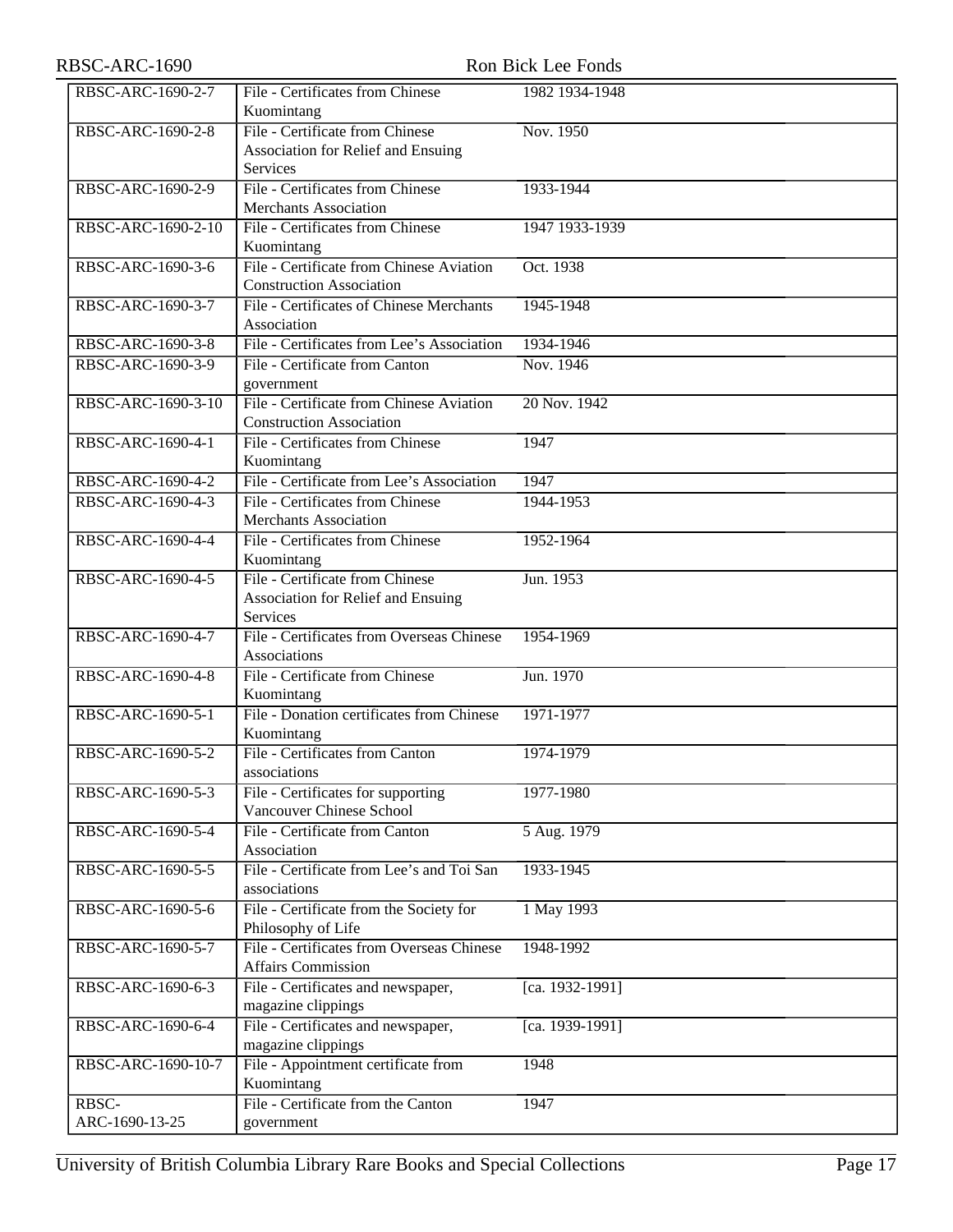| RBSC-ARC-1690                                                       | Ron Bick Lee Fonds |  |
|---------------------------------------------------------------------|--------------------|--|
| RBSC-ARC-1690-25-2   File - Certificate from Toi San<br>Association | 1993               |  |

## <span id="page-17-0"></span>**Newspaper and magazine clippings.**

Date: [ca. 1923-1993]. (date of creation)

Scope and content:

Ron Bick Lee had a collection of Chinese and English newspaper and magazine clippings on politics, economics and cultural related news about Vancouver, other parts of North America, Hong Kong, Taiwan and China mainland. Other clippings in his collection also reveal his personal interest in health care, gardening, Chinese and English learning. Documents are arranged into files according to the topic of the documents.

Physical description: ca. 63 cm of textual records. 41 photographs.

| File / item list        |                                                                          |                        |               |           |
|-------------------------|--------------------------------------------------------------------------|------------------------|---------------|-----------|
| Ref code                | Title                                                                    | <b>Dates</b>           | Access status | Container |
| RBSC-ARC-1690-1-4       | File - Special inaugural edition of<br><b>Chinese Free Press</b>         | 1 Mar. 1954            |               |           |
| RBSC-ARC-1690-6-1       | File - Chinese and English newspaper<br>clippings                        | [ca. 1954-1977]        |               |           |
| RBSC-ARC-1690-6-2       | File - Inaugural edition of Chinatown<br><b>News</b>                     | 1993                   |               |           |
| RBSC-ARC-1690-8-7       | File - Immigration related clippings and<br>documents / ####             | 1976-1980 1923         |               |           |
| RBSC-ARC-1690-8-8       | File - Clippings of news about the East                                  | [ca. 1989-1993]        |               |           |
| RBSC-ARC-1690-8-10      | File - Clippings of TV and radio news $/$ #<br>$\#\#$                    | [ca. 1978-1988]        |               |           |
| RBSC-ARC-1690-9-3       | File - Scrapbook of newspaper clippings<br>and photographs               | 1932-1993              |               |           |
| RBSC-ARC-1690-10-6      | File - Newspaper clippings                                               | [ca. 1960-1989]        |               |           |
| RBSC-<br>ARC-1690-10-14 | File - Newspaper clippings about Jack<br>Gin                             | [ca. 1966-1971]        |               |           |
| RBSC-ARC-1690-11-1      | File - Newspaper clippings and<br>documents about U.S. presidents / #### | [ca. 1950-1984]        |               |           |
| RBSC-ARC-1690-13-5      | File - Lee's Monthly magazine logs                                       | [ca. 1960-1969]        |               |           |
| RBSC-<br>ARC-1690-13-20 | File - Newspaper clipping about Bick<br>Lee's centennial birthday        | 1991                   |               |           |
| RBSC-<br>ARC-1690-13-26 | File - Newspaper clippings                                               | [after 1980]           |               |           |
| RBSC-ARC-1690-14-5      | File - Heath care related documents and<br>clippings                     | 1970-1989<br>1936-1937 |               |           |
| RBSC-<br>ARC-1690-14-11 | File - Newspaper clippings and Bick<br>Lee's notes                       | 1936                   |               |           |
| RBSC-<br>ARC-1690-14-17 | File - Special inaugural edition of<br><b>Chinese Free Press</b>         | 1954                   |               |           |
| RBSC-<br>ARC-1690-14-18 | File - Newspaper clippings                                               | 1971                   |               |           |
| RBSC-ARC-1690-15-4      | File - Newspaper clippings of Bick Lee's<br>centennial celebration       | 1991                   |               |           |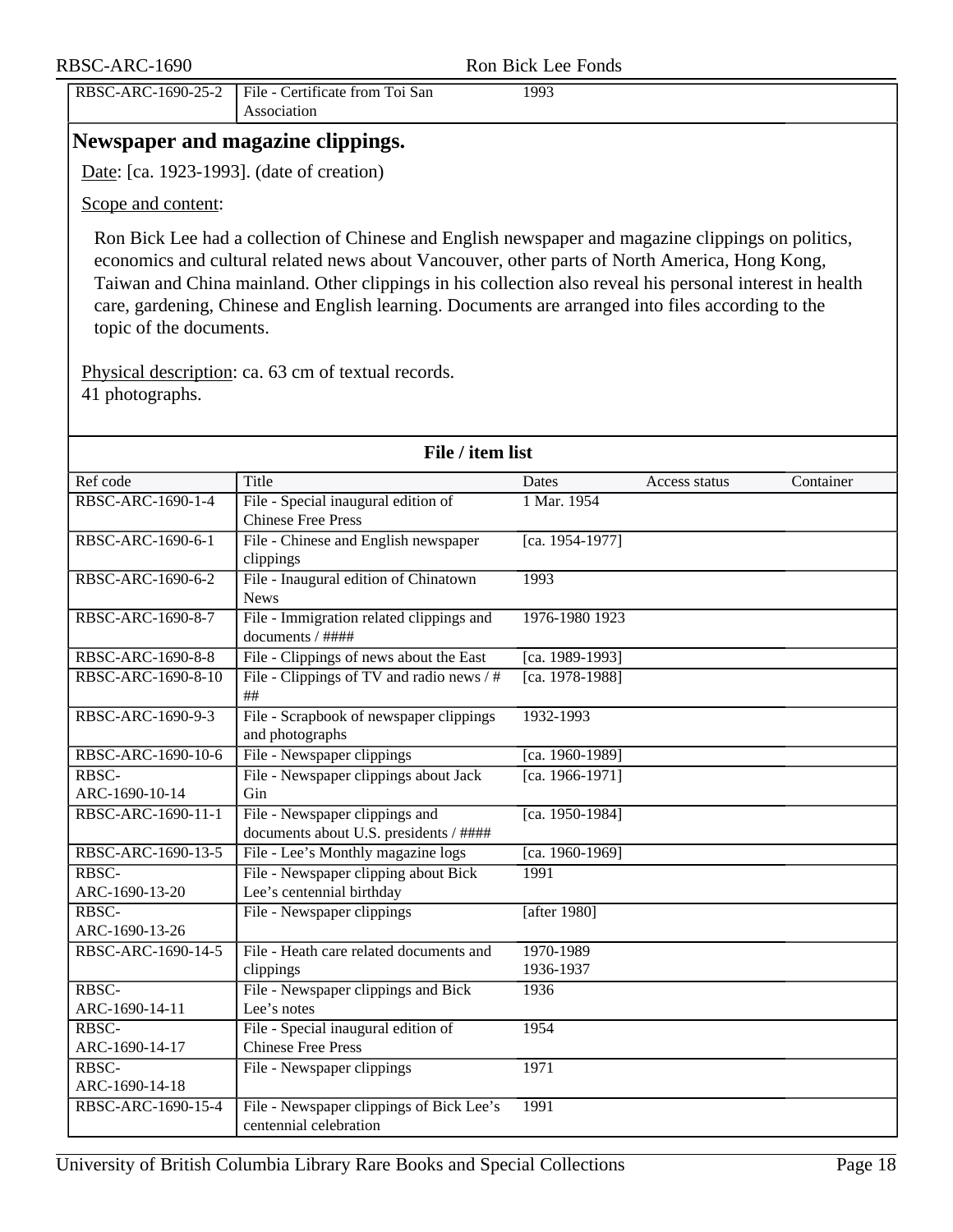| RBSC-ARC-1690           | Ron Bick Lee Fonds                                                                                                          |                 |
|-------------------------|-----------------------------------------------------------------------------------------------------------------------------|-----------------|
| RBSC-ARC-1690-15-9      | File - Newspaper clippings and<br>correspondence related to Mrs. Lee's<br>passing away                                      | [ca. 1972-1984] |
| RBSC-<br>ARC-1690-15-15 | File - Newspaper clippings and<br>handwritten documents on ceremonies<br>and other occasions / ##,##,##,##,##,##,<br>$\#\#$ | [ca. 1946-1988] |
| RBSC-ARC-1690-16-2      | File - Newspaper clippings and brochures                                                                                    | [ca. 1964-1990] |
| RBSC-ARC-1690-16-5      | File - Chinese Cultural Centre related<br>documents and clippings / ######                                                  | [ca. 1970-1980] |
| RBSC-<br>ARC-1690-16-10 | File - Newspaper clippings                                                                                                  | [ca. 1964-1985] |
| RBSC-<br>ARC-1690-16-11 | File - Newspaper clippings                                                                                                  | 1973-1979 1946  |
| RBSC-<br>ARC-1690-16-12 | File - Political news clippings                                                                                             | [ca. 1978-1991] |
| RBSC-ARC-1690-17-4      | File - Magazine clipping                                                                                                    | $[2000-]$       |
| RBSC-ARC-1690-17-6      | File - English newspaper clippings                                                                                          | [ca. 1953-1978] |
| RBSC-ARC-1690-17-9      | File - Documents and clippings related to<br>gardening                                                                      | 1979-1992 1961  |
| RBSC-ARC-1690-18-2      | File - Clippings and documents related to<br>various occasions and events / ##,##, ##<br>#, ##, ####, ##                    | [ca. 1945-1988] |
| RBSC-ARC-1690-18-4      | File - Clippings and documents related to<br>various events and associations / ###, ##<br>##,####,###,###, UBC, ####,#####  | [ca. 1956-1976] |
| RBSC-ARC-1690-19-2      | File - Clippings and documents related to<br>Lee's Association                                                              | [ca. 1960-1972] |
| RBSC-ARC-1690-19-5      | File - Clippings and documents related to<br>Bick Lee and his families                                                      | [ca. 1990-1993] |
| RBSC-ARC-1690-19-6      | File - Clipping of a photograph and a<br>document about wedding ceremony                                                    | $[2000-]$       |
| RBSC-<br>ARC-1690-24-13 | File - Newspaper clippings                                                                                                  | [ca. 1954-1986] |
| RBSC-<br>ARC-1690-24-15 | File - Newspaper clippings about Bick<br>Lee and his families                                                               | [ca. 1980-1993] |
| RBSC-ARC-1690-27-9      | File - Newspaper clippings and<br>documents related to Woodward Realty<br>Limited / ####                                    | [ca. 1981-1993] |
| RBSC-<br>ARC-1690-27-11 | File - Clippings from Lee's Monthly                                                                                         | 1973            |
| RBSC-<br>ARC-1690-27-12 | File - Various newspaper clippings                                                                                          | [ca. 1956-1971] |
| RBSC-<br>ARC-1690-27-13 | File - Various newspaper clippings                                                                                          | [ca. 1948-1985] |
| RBSC-<br>ARC-1690-27-14 | File - Photocopies of various images                                                                                        | $[2000-]$       |
| RBSC-<br>ARC-1690-27-16 | File - Various newspaper clippings and<br>handwritten notes                                                                 | [ca. 1962-1990] |
| RBSC-<br>ARC-1690-27-17 | File - Newspaper clippings and<br>documents related to overseas Chinese<br>associations                                     | 1992            |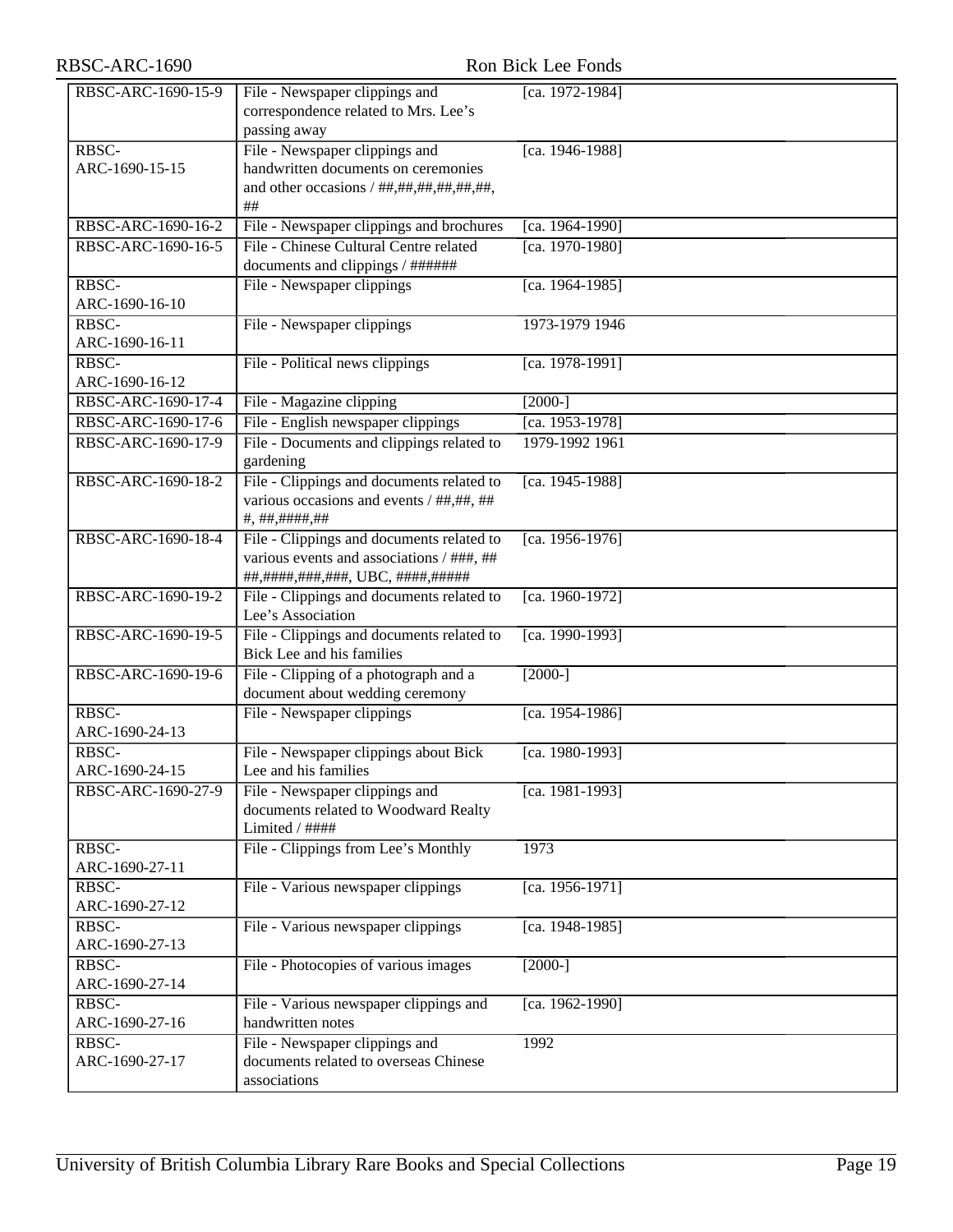| RBSC-ARC-1690           | Ron Bick Lee Fonds                                                                                   |                 |  |
|-------------------------|------------------------------------------------------------------------------------------------------|-----------------|--|
| RBSC-<br>ARC-1690-27-18 | File - Newspaper clippings and<br>photographs related to Bick Lee's<br>centennial celebrations / ### | [ca. 1978-1993] |  |
| RBSC-<br>ARC-1690-27-20 | File - Newspaper and magazine<br>clippings related to Bick Lee and Lee's<br>Association              | [ca. 1960-1990] |  |
| RBSC-ARC-1690-28-1      | File - Y.W.C.A. related newspaper<br>clippings and photographs / #####                               | [ca. 1950-1966] |  |
| RBSC-ARC-1690-28-8      | File - Newspaper clippings on Chou En-<br>lai                                                        | 1976            |  |
| RBSC-ARC-1690-30-2      | File - Scrapbook of newspaper clippings<br>on beauty pageant                                         | [ca. 1954-1955] |  |
| RBSC-ARC-1690-30-3      | File - Scrapbook of newspaper clippings<br>on Kuomintang                                             | 1948            |  |
| RBSC-ARC-1690-31-3      | File - Scrapbook of newspaper clippings                                                              | [ca. 1953-1954] |  |

## <span id="page-19-0"></span>**Photographs.**

Date: 1918-1994 (date of creation)

Scope and content:

Ron Bick Lee collected personal, families and friends' portraits as well as photographs taken in different occasions and events. He also kept gardening related and other miscellaneous photographs and postcards in this collection. Documents are arranged into files according to the topic and size of the documents.

Physical description: ca. 516 photographs.

| File / item list   |                                           |                 |               |           |  |
|--------------------|-------------------------------------------|-----------------|---------------|-----------|--|
| Ref code           | Title                                     | Dates           | Access status | Container |  |
| RBSC-ARC-1690-3-1  | File - Photographs of Lee Family          | $[2000-]$       |               |           |  |
|                    | Association's Grand Reunion and           |                 |               |           |  |
|                    | Convention                                |                 |               |           |  |
| RBSC-ARC-1690-6-6  | File - Family photographs                 | [after 1950]    |               |           |  |
| RBSC-              | File - Family photographs                 | 1992-1994       |               |           |  |
| ARC-1690-13-15     |                                           |                 |               |           |  |
| RBSC-              | File - Chinese Public School grand        | [after 1950]    |               |           |  |
| ARC-1690-13-19     | breaking ceremony photograph              |                 |               |           |  |
| RBSC-              | File - Photographs of Mr. and Mrs. Bick   | [after 1950]    |               |           |  |
| ARC-1690-13-21     | Lee                                       |                 |               |           |  |
| RBSC-              | File - Photograph of a Chinese Merchants  | [after 1980]    |               |           |  |
| ARC-1690-13-27     | Association related ceremony              |                 |               |           |  |
| RBSC-ARC-1690-14-3 | File - A portrait of the young Bick Lee   | 1918            |               |           |  |
| RBSC-              | File - Photocopy of a portrait of Jing-ru | $[2000-]$       |               |           |  |
| ARC-1690-14-19     | Liu                                       |                 |               |           |  |
| RBSC-              | File - Photographs and postcards of       | $[2000-]$       |               |           |  |
| ARC-1690-15-16     | sceneries                                 |                 |               |           |  |
| RBSC-              | File - Photographs                        | [ca. 1956-1975] |               |           |  |
| ARC-1690-15-17     |                                           |                 |               |           |  |
| RBSC-ARC-1690-16-7 | File - Photographs of Bick Lee'           | [ca. 1950-1970] |               |           |  |
|                    | community involvement                     |                 |               |           |  |
| RBSC-ARC-1690-17-2 | File - Portraits of Bick Lee's nephew and | [after 1931]    |               |           |  |
|                    | Mrs. Lee                                  |                 |               |           |  |